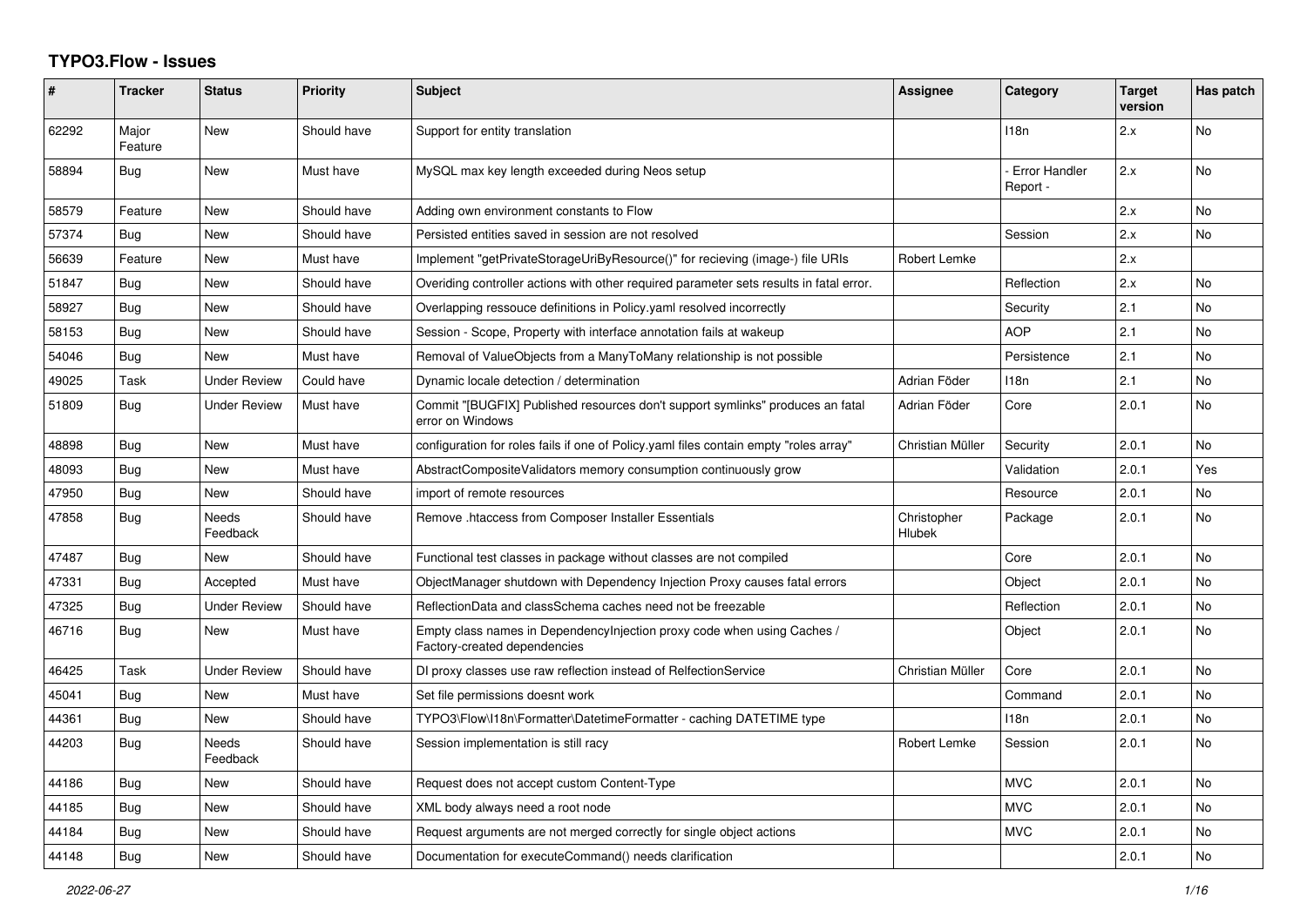| $\pmb{\#}$ | <b>Tracker</b> | <b>Status</b>       | <b>Priority</b> | <b>Subject</b>                                                                                 | <b>Assignee</b>       | Category                         | <b>Target</b><br>version | Has patch |
|------------|----------------|---------------------|-----------------|------------------------------------------------------------------------------------------------|-----------------------|----------------------------------|--------------------------|-----------|
| 43541      | Bug            | <b>New</b>          | Should have     | Incomplete classes path detection for PSR-0                                                    |                       | Core                             | 2.0.1                    | <b>No</b> |
| 43190      | Bug            | Accepted            | Should have     | Misleading exception message for incompatible database structure                               | Karsten<br>Dambekalns | Persistence                      | 2.0.1                    | No        |
| 42601      | Bug            | <b>Under Review</b> | Must have       | Content Security: QOM rewriting is omitted if used in certain cases in an Action<br>Controller | Robert Lemke          | Security                         | 2.0.1                    | <b>No</b> |
| 42465      | Task           | <b>New</b>          | Should have     | Document i18n settings                                                                         |                       | Documentation -                  | 2.0.1                    | <b>No</b> |
| 42101      | Bug            | New                 | Must have       | Proxyclasses are not rebuild in Development context unless cache is empty                      |                       | Object                           | 2.0.1                    | No        |
| 40854      | Task           | New                 | Must have       | Update security documentation (authentication in 1.2)                                          |                       | Documentation -                  | 2.0.1                    | <b>No</b> |
| 39096      | Bug            | New                 | Should have     | Unnecessary compile invoked in non production context?                                         |                       | Core                             | 2.0.1                    | No        |
| 32707      | Bug            | Accepted            | Must have       | <b>Bad Bad FileBackend</b>                                                                     | Karsten<br>Dambekalns | Cache                            | 2.0.1                    | No        |
| 27798      | Bug            | Accepted            | Must have       | CSRF protection not working for forms in a plugin                                              |                       | Security                         | 2.0.1                    | <b>No</b> |
| 65684      | Bug            | New                 | Should have     | Could not acquire lock for ClassLoader cache creation                                          | Sebastian Heuer       |                                  |                          | No        |
| 64842      | Feature        | <b>New</b>          | Could have      | Validation of Property should also happen before Property Mapping.                             |                       |                                  |                          | No        |
| 62740      | <b>Bug</b>     | New                 | Should have     | Add check on literal in TypeHandlingUtility::isCollectionType                                  |                       | Utility                          |                          | No        |
| 62009      | <b>Bug</b>     | New                 | Should have     | Rewrite URI Filename could be empty                                                            |                       |                                  |                          |           |
| 61043      | Task           | <b>New</b>          | Should have     | Rename ClassSchema to ModelSchema                                                              |                       | Reflection                       |                          | <b>No</b> |
| 60095      | Feature        | <b>Under Review</b> | Should have     | LockManager's LockHoldingStackPage should be configurable                                      |                       | Configuration                    |                          | No        |
| 59747      | <b>Bug</b>     | New                 | Should have     | TYPO3\Flow\Error\Exception thrown in file ErrorHandler.php                                     |                       |                                  |                          | No        |
| 59672      | Feature        | <b>Under Review</b> | Should have     | Add support for Doctrine 2.5 embeddables                                                       | Alexander Berl        | Persistence                      |                          | No        |
| 59442      | <b>Bug</b>     | <b>Under Review</b> | Should have     | Composite primary keys including foreign entity don't work                                     |                       | Persistence                      |                          | No        |
| 59366      | Bug            | <b>Under Review</b> | Should have     | fix* lifecycle callbacks should not be registered for unproxied entities                       |                       | Persistence                      |                          | No        |
| 59357      | <b>Bug</b>     | New                 | Should have     | Using the PackageManager directly instead of the Interface results in unexpected<br>behavior   |                       |                                  |                          | No        |
| 59322      | Bug            | <b>New</b>          | Should have     | Mssing field exception should show missing migrations as well                                  |                       | Persistence                      |                          | <b>No</b> |
| 59244      | Feature        | New                 | Should have     | Message or Container needs context                                                             |                       |                                  |                          | No        |
| 59140      | <b>Bug</b>     | <b>New</b>          | -- undefined -- | TYPO3\Flow\Error\Exception thrown in file ErrorHandler.php                                     |                       | Error Handler<br>Report -        |                          | No        |
| 59084      | <b>Bug</b>     | New                 | Should have     | if 403 Exception show reason                                                                   |                       |                                  |                          | No        |
| 59049      | <b>Bug</b>     | New                 | Should have     | TYPO3\Flow\Error\Exception thrown in file ErrorHandler.php                                     |                       | <b>Error Handler</b><br>Report - |                          | No        |
| 59023      | Bug            | New                 | Should have     | BooleanConverter should not convert empty values to boolean                                    |                       | Property                         |                          | No        |
| 58996      | <b>Bug</b>     | New                 | Should have     | ResourceManager adding to persistence                                                          |                       |                                  |                          | No        |
| 58975      | <b>Bug</b>     | New                 | Must have       | Fix command for Linux in Qucikstart documentation                                              |                       | Documentation -                  |                          | No        |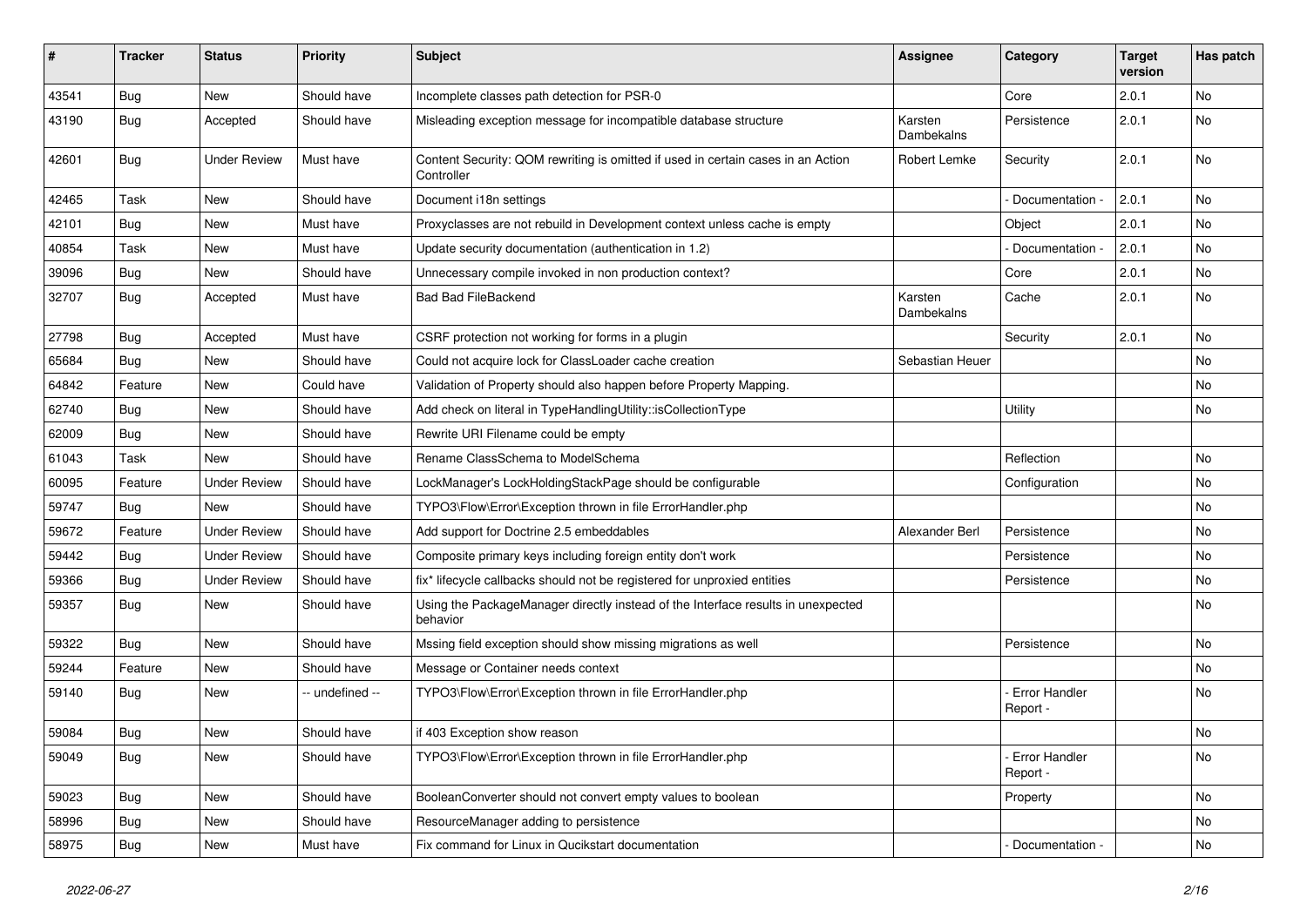| #     | <b>Tracker</b>   | <b>Status</b>       | <b>Priority</b> | <b>Subject</b>                                                                                      | Assignee                    | Category        | <b>Target</b><br>version | Has patch |
|-------|------------------|---------------------|-----------------|-----------------------------------------------------------------------------------------------------|-----------------------------|-----------------|--------------------------|-----------|
| 58852 | <b>Bug</b>       | New                 | Should have     | TYPO3\Flow\Security\Exception\AccessDeniedException should clarify which action<br>fails to execute |                             | Security        |                          | No        |
| 58773 | Bug              | Accepted            | Should have     | Improve NoMatchingRouteException                                                                    | Bastian<br>Waidelich        | MVC - Routing   |                          | No        |
| 58744 | Bug              | New                 | Should have     | Can not split configuration in settings.yaml                                                        |                             |                 |                          | No        |
| 58622 | Feature          | New                 | Must have       | Clearer Exception: Array to string conversion                                                       |                             | Core            |                          | No        |
| 58494 | <b>Bug</b>       | Needs<br>Feedback   | Must have       | Inifinite redirects if index.php presents in URI                                                    | <b>Bastian</b><br>Waidelich | MVC - Routing   |                          | No        |
| 58408 | Task             | New                 | Should have     | Disable manualy persisting                                                                          |                             |                 |                          | <b>No</b> |
| 58193 | <b>Bug</b>       | Under Review        | Should have     | Forward-port changelogs to master branch                                                            | Karsten<br>Dambekalns       |                 |                          | No        |
| 58184 | Major<br>Feature | New                 | Should have     | HTTP request argument building for different use cases                                              |                             | Http            |                          | No        |
| 57972 | Bug              | New                 | Should have     | Missing @ManyToOne in example for resource                                                          |                             | Documentation - |                          | No        |
| 57815 | <b>Bug</b>       | New                 | Should have     | Invalid resources are saved in the persistent resources folder                                      |                             | Resource        |                          | No        |
| 57796 | Bug              | New                 | Should have     | XLIFF Fails if $id == node data$                                                                    |                             |                 |                          | No        |
| 57763 | Feature          | New                 | Should have     | Allow controller / package / action as params in<br>\TYPO3\Fluid\ViewHelpers\Form\ButtonViewHelper  |                             |                 |                          | No        |
| 57541 | Bug              | <b>Under Review</b> | Must have       | Content Security: operands work intrinsically differently in Rewrite and Manual check               |                             | Security        |                          | <b>No</b> |
| 57450 | Bug              | New                 | Should have     | International E-Mail addresses (umlauts, etc.) are not validated correctly                          |                             | Validation      |                          | No        |
| 57437 | <b>Bug</b>       | New                 | Should have     | Composer package replacement is not supported                                                       |                             | Package         |                          | No        |
| 56916 | Feature          | New                 | Should have     | Support PATCH request method as of RFC5789                                                          |                             | Http            |                          | No        |
| 56856 | Bug              | <b>Under Review</b> | Must have       | Fix StandardView Template                                                                           |                             |                 |                          | No        |
| 56744 | Feature          | New                 | Must have       | stay logged in                                                                                      |                             |                 |                          | No        |
| 56602 | Major<br>Feature | New                 | Should have     | Handling Of Multi Identity Entities                                                                 |                             | Persistence     |                          | No        |
| 56601 | Bug              | <b>Under Review</b> | Must have       | PersistenceManager wrong handling of ORM\ld                                                         |                             |                 |                          | No        |
| 56573 | <b>Bug</b>       | New                 | Should have     | Converting by Flow\Identity                                                                         |                             | Persistence     |                          | No        |
| 56556 | Feature          | New                 | Should have     | support hasProperty and isProperty                                                                  |                             |                 |                          | No        |
| 56544 | <b>Bug</b>       | New                 | Must have       | FLOW Exception on tar package inclusion via composer                                                |                             | Core            |                          | No        |
| 56486 | Feature          | New                 | Should have     | Optimize the ObjectManager for performance                                                          |                             |                 |                          | No        |
| 56107 | Bug              | New                 | Should have     | Property mapping configuration only supports one wildcard at a time                                 |                             | Property        |                          | No        |
| 56036 | Feature          | New                 | Should have     | Optimize autoloading                                                                                |                             |                 |                          | No        |
| 55958 | Task             | New                 | Should have     | RFC: Use PHP 5.4 closure features for direct ObjectAccess                                           |                             |                 |                          | No        |
| 55957 | Task             | New                 | Should have     | RFC: Optimize AOP proxies                                                                           |                             | <b>AOP</b>      |                          | No        |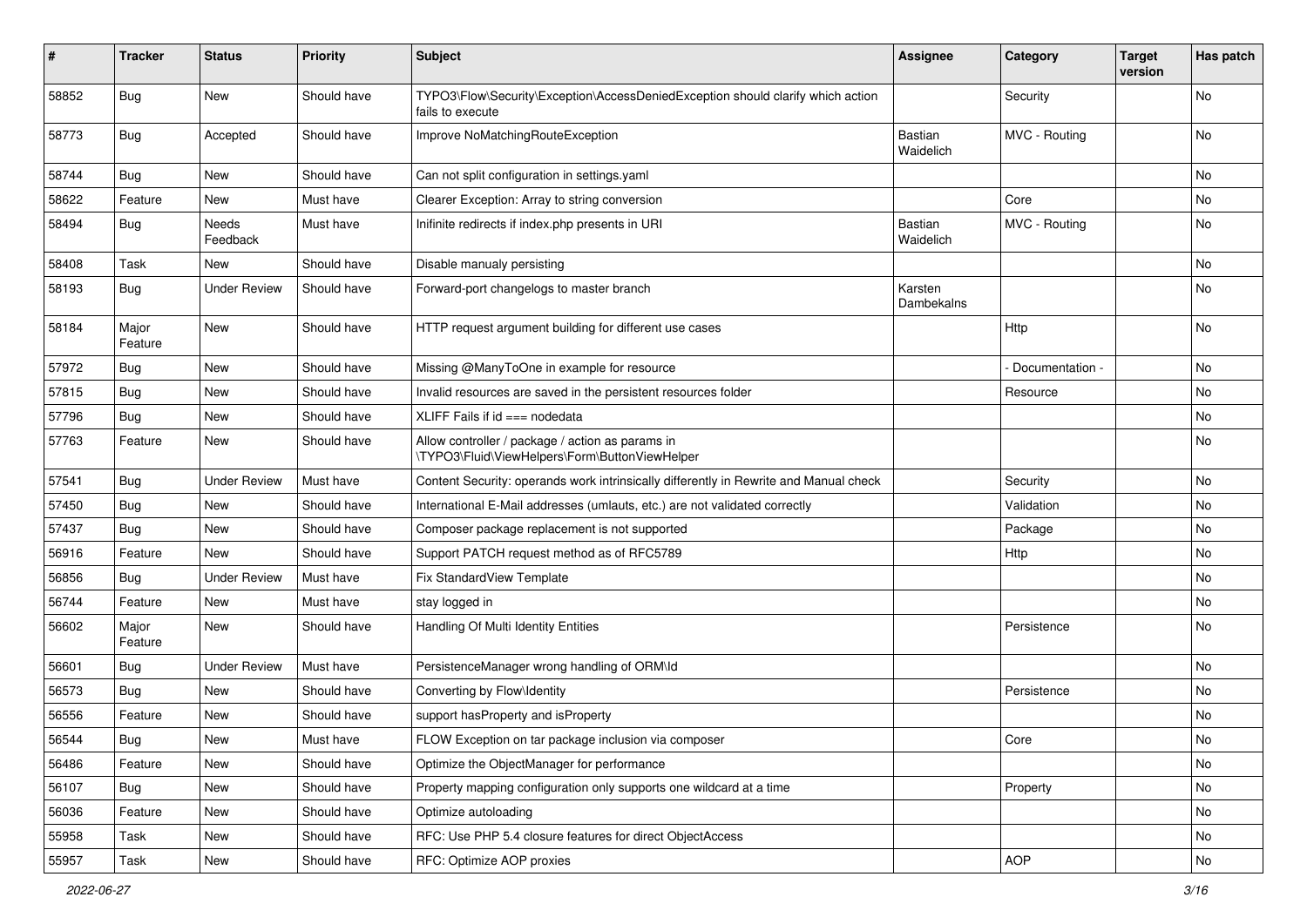| #     | <b>Tracker</b> | <b>Status</b>       | <b>Priority</b> | <b>Subject</b>                                                                                                       | <b>Assignee</b>        | Category                         | <b>Target</b><br>version | Has patch |
|-------|----------------|---------------------|-----------------|----------------------------------------------------------------------------------------------------------------------|------------------------|----------------------------------|--------------------------|-----------|
| 55954 | Bug            | New                 | Should have     | Associations to ValueObjects should not be cascade all'd                                                             |                        |                                  |                          | <b>No</b> |
| 55953 | Task           | New                 | Could have      | Repair and streamline ValueObject support                                                                            |                        | Persistence                      |                          | No.       |
| 55937 | Bug            | New                 | Must have       | FlashMessage queue is lost                                                                                           |                        | Session                          |                          | No        |
| 55870 | Feature        | New                 | Must have       | Enhance f:form.textfield or add a f:form.datefield VH with enhanced validation and<br>propertymapping                | Christian Müller       |                                  |                          | No        |
| 55831 | Feature        | New                 | Should have     | Different scenarios for session settings                                                                             |                        |                                  |                          | <b>No</b> |
| 55793 | Feature        | <b>Under Review</b> | Could have      | Add Support for groupBy                                                                                              | Kerstin<br>Huppenbauer | Persistence                      |                          | No        |
| 55719 | Feature        | New                 | Could have      | Support additional Resource Folders                                                                                  |                        |                                  |                          | <b>No</b> |
| 55306 | Bug            | <b>Under Review</b> | Should have     | Filenames should not exceed 255 characters                                                                           | Christian Müller       |                                  |                          | <b>No</b> |
| 55199 | Feature        | New                 | Should have     | Avoid Buffering of Shell output                                                                                      |                        | Cli                              |                          | No        |
| 54744 | <b>Bug</b>     | <b>New</b>          | Should have     | System.log contains many NOTICE Flow The argument "workspace" declared in<br>pointcut does not exist in method TYPO3 |                        | Log                              |                          | No        |
| 54589 | <b>Bug</b>     | <b>New</b>          | Should have     | Role parent is not removed from roles MM table                                                                       |                        | Security                         |                          | <b>No</b> |
| 54549 | Bug            | New                 | Must have       | PackageManager::createPackage is incompatible to PackageManagerInterface                                             |                        |                                  |                          | No        |
| 54458 | Bug            | New                 | Should have     | Missing Version Number in packages                                                                                   |                        | Package                          |                          | No        |
| 54451 | Bug            | New                 | Must have       | No functionality at Apache environments with suexec                                                                  |                        |                                  |                          | No        |
| 54446 | Bug            | New                 | Should have     | Cache filebackend 'include once'                                                                                     |                        | Cache                            |                          | No.       |
| 54381 | Bug            | New                 | -- undefined -- | TYPO3\Flow\Core\Booting\Exception\SubProcessException thrown in file Scripts.php                                     |                        | - Error Handler<br>Report -      |                          | No        |
| 54181 | <b>Bug</b>     | New                 | Could have      | Use date_default_timezone_get() instead of ini_get('date.timezone')                                                  |                        | Core                             |                          | Yes       |
| 54146 | <b>Bug</b>     | <b>New</b>          | Should have     | Different sorting of arguments in ACL Patterns doesnt work                                                           | Christian Müller       | Security                         |                          | <b>No</b> |
| 54037 | Feature        | <b>Under Review</b> | Should have     | JsonView accepts encoding options                                                                                    |                        | <b>MVC</b>                       |                          | No        |
| 53851 | Bug            | New                 | -- undefined -- | TYPO3\Flow\Core\Booting\Exception\SubProcessException thrown in file Scripts.php                                     |                        | <b>Error Handler</b><br>Report - |                          | No        |
| 53620 | <b>Bug</b>     | <b>New</b>          | Should have     | Move Classes/TYPO3/Flow/Composer to own Package                                                                      |                        | Package                          |                          | <b>No</b> |
| 53533 | Bug            | New                 | Should have     | Class reflection assumes reverse PSR-0, can lead to fail in autoloader                                               |                        | Reflection                       |                          | No        |
| 53350 | <b>Bug</b>     | Accepted            | Should have     | Trying to create a Link in an Template in CLI Context should provide a helpful<br>exception                          | Bastian<br>Waidelich   | MVC - Routing                    |                          | No        |
| 53262 | <b>Bug</b>     | New                 | Should have     | FileBakend have some race condition                                                                                  | Dominique Feyer        | Cache                            |                          | Yes       |
| 53224 | <b>Bug</b>     | New                 | Should have     | Constructor in subclass breaks call chain leading to missing identifier / uuid                                       |                        | Object                           |                          | No        |
| 53189 | <b>Bug</b>     | New                 | Should have     | Blog tutorial no longer works                                                                                        | Philipp Maier          |                                  |                          | No        |
| 53177 | Feature        | New                 | Should have     | entity resource policy value support for `this`                                                                      |                        | Security                         |                          | No        |
| 52945 | <b>Bug</b>     | New                 | Should have     | Excluded classes should only be excluded from reflection but still autoloaded                                        |                        |                                  |                          | No        |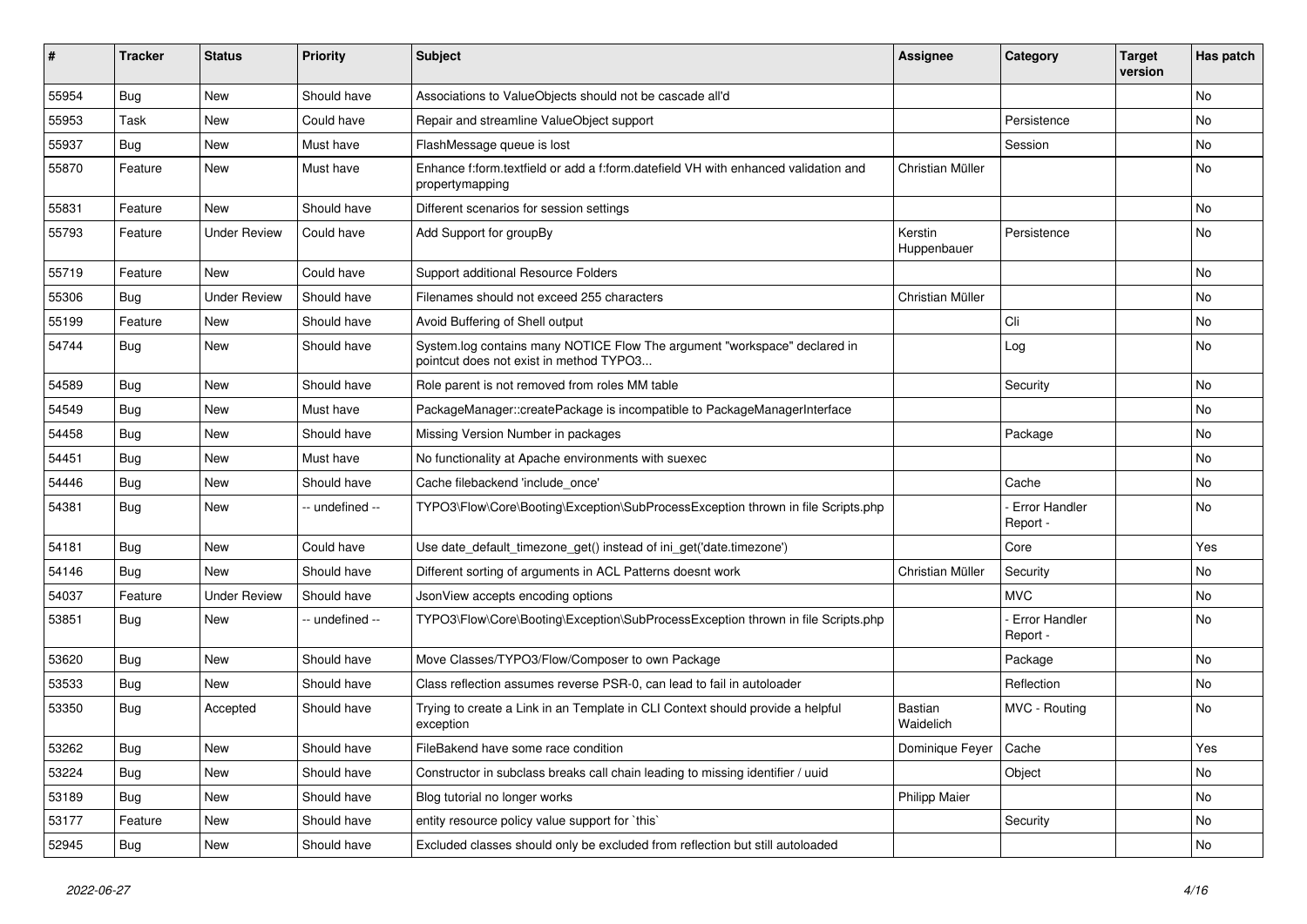| ∦     | <b>Tracker</b> | <b>Status</b>       | <b>Priority</b> | <b>Subject</b>                                                                                         | <b>Assignee</b>       | Category                         | <b>Target</b><br>version | Has patch |
|-------|----------------|---------------------|-----------------|--------------------------------------------------------------------------------------------------------|-----------------------|----------------------------------|--------------------------|-----------|
| 52909 | <b>Bug</b>     | <b>New</b>          | Should have     | Class Loader fallback to non-proxy hides fatal errors                                                  |                       | Core                             |                          | <b>No</b> |
| 52590 | Feature        | <b>New</b>          | Should have     | Provide a way to get the Doctrine QueryBuilder                                                         |                       |                                  |                          | No        |
| 52430 | Bug            | <b>New</b>          | Should have     | Cannot convert from UUID to auto-increment ID                                                          |                       |                                  |                          | No        |
| 52280 | Task           | <b>Under Review</b> | Should have     | Throw Exception if there is an array in PSR-0 autoload                                                 |                       |                                  |                          | Yes       |
| 52185 | <b>Bug</b>     | New                 | Could have      | PositionalArraySorter should detect recursive dependencies                                             |                       | Utility                          |                          | No        |
| 52014 | <b>Bug</b>     | <b>New</b>          | Should have     | Migration makes fields NOT NULL even though not true                                                   |                       | Persistence                      |                          | No        |
| 52005 | <b>Bug</b>     | <b>New</b>          | Could have      | TYPO3\Flow\Error\Exception thrown in file ErrorHandler.php                                             |                       | <b>Error Handler</b><br>Report - |                          | No        |
| 51972 | <b>Bug</b>     | <b>New</b>          | Should have     | Joins for every deep property constraint make cartesian selection                                      | Adrian Föder          |                                  |                          | Yes       |
| 51811 | <b>Bug</b>     | <b>New</b>          | Should have     | Improve session handle when the authenticated account is removed from persitance                       | Dominique Feyer       |                                  |                          | Yes       |
| 51763 | <b>Bug</b>     | <b>New</b>          | Should have     | HttpRequest always returns content of the current request                                              |                       | Http                             |                          | No        |
| 51704 | <b>Bug</b>     | <b>New</b>          | -- undefined -- | TYPO3\Flow\Error\Exception thrown in file ErrorHandler.php                                             |                       | <b>Error Handler</b><br>Report - |                          | <b>No</b> |
| 51676 | Feature        | <b>Under Review</b> | Should have     | Support of symlinks for Resources                                                                      |                       | Resource                         |                          | No        |
| 51530 | Task           | <b>New</b>          | Should have     | Improve speed of Files::readDirectoryRecursively using RecursiveDirectoryIterator?                     |                       |                                  |                          | <b>No</b> |
| 51489 | Bug            | <b>New</b>          | -- undefined -- | Doctrine\Common\Annotations\AnnotationException thrown in file<br>AnnotationException.php              |                       | Annotations                      |                          | No        |
| 51459 | Feature        | <b>New</b>          | Should have     | Allow catching of particular exceptions on property mapping                                            |                       | <b>MVC</b>                       |                          | <b>No</b> |
| 51286 | Task           | <b>New</b>          | Should have     | Custom error views should introduce a controller context somehow                                       |                       |                                  |                          | No        |
| 51188 | <b>Bug</b>     | <b>New</b>          | Should have     | Doctrine does not respect AOP-injected properties                                                      |                       | Persistence                      |                          | No.       |
| 51120 | <b>Bug</b>     | New                 | Must have       | \TYPO3\Flow\Core\Booting::buildSubprocessCommand - wrong command if passed<br>more than one parameters |                       | Core                             |                          | No        |
| 50901 | Feature        | <b>New</b>          | Should have     | @IgnoreValidation also for class fields                                                                |                       | Validation                       |                          | <b>No</b> |
| 50869 | Bug            | <b>New</b>          | Could have      | key() invoked on object                                                                                |                       |                                  |                          | No        |
| 50395 | <b>Bug</b>     | Accepted            | Should have     | Route cache caches routes for non dispatchable requests                                                | Bastian<br>Waidelich  | MVC - Routing                    |                          | <b>No</b> |
| 50382 | Task           | <b>New</b>          | Should have     | Impossible to use arguments in CLI that are added by overriding<br>initializeCommandMethodArguments()  |                       | Command                          |                          | No        |
| 50342 | Bug            | <b>New</b>          | Could have      | PropertyMapper: Use of interface method before implementation check                                    |                       |                                  |                          | <b>No</b> |
| 50262 | Feature        | <b>New</b>          | Could have      | Add Keywords to composer Json                                                                          |                       | Package                          |                          | No        |
| 50115 | Feature        | <b>Under Review</b> | Must have       | During the policy loading, we need to take care if class exist                                         | Dominique Feyer       | Security                         |                          | Yes       |
| 50080 | Bug            | Needs<br>Feedback   | Should have     | Broken concept for CLI/Web separation                                                                  | Karsten<br>Dambekalns | Core                             |                          | <b>No</b> |
| 49806 | Task           | Accepted            | Should have     | Date formatting should care about the time zone                                                        | Adrian Föder          | 118n                             |                          | <b>No</b> |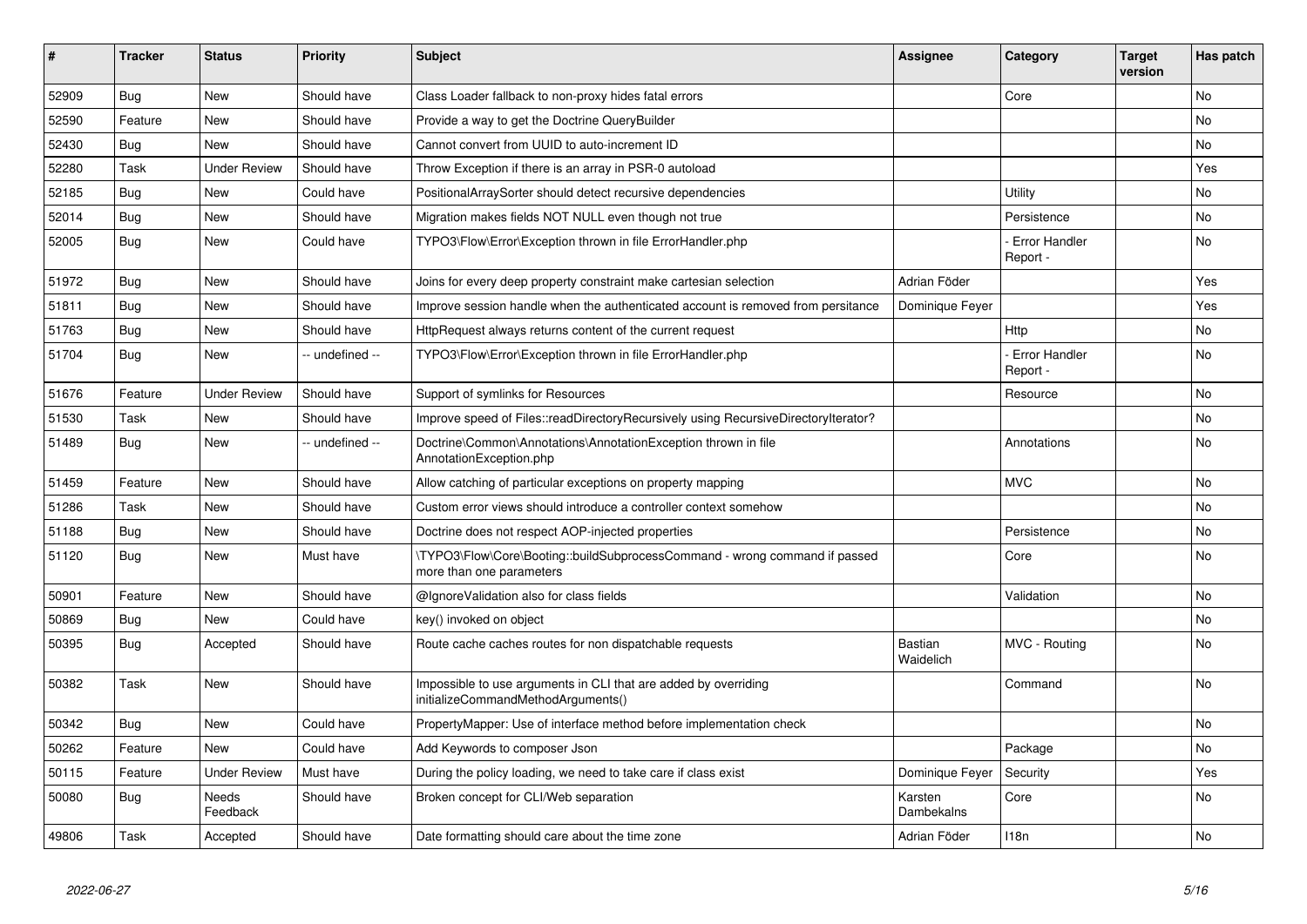| #     | <b>Tracker</b> | <b>Status</b>       | <b>Priority</b> | <b>Subject</b>                                                                                                                         | Assignee       | Category                         | <b>Target</b><br>version | Has patch |
|-------|----------------|---------------------|-----------------|----------------------------------------------------------------------------------------------------------------------------------------|----------------|----------------------------------|--------------------------|-----------|
| 49801 | <b>Bug</b>     | New                 | -- undefined -- | TYPO3\Flow\Security\Exception\AccessDeniedException thrown in file<br>TYPO3_Flow_Security_Authorization_AccessDecisionVoterManager.php |                | <b>Error Handler</b><br>Report - |                          | No        |
| 49780 | Bug            | New                 | Should have     | Roles are not synchronized                                                                                                             |                | Security                         |                          | <b>No</b> |
| 49566 | Bug            | New                 | Should have     | NULL source values are not handled correctly                                                                                           | Adrian Föder   | Property                         |                          | No        |
| 49423 | Bug            | New                 | Must have       | Role name and packageKey are not accessible                                                                                            |                |                                  |                          | No        |
| 49373 | <b>Bug</b>     | New                 | Must have       | Methods policy with key "Controllers" is ignored                                                                                       |                | Security                         |                          | <b>No</b> |
| 49372 | <b>Bug</b>     | New                 | Should have     | ObjectConverter ignores implemented interface when mapping subtype                                                                     |                |                                  |                          | No        |
| 49050 | Feature        | New                 | Should have     | Allow Subqueries in QueryInterface                                                                                                     |                | Persistence                      |                          | No        |
| 49039 | Feature        | New                 | Could have      | RFC: Use PSR-3 logger interface in Flow                                                                                                |                | Log                              |                          | No        |
| 49011 | <b>Bug</b>     | <b>Under Review</b> | Should have     | Support executing TYPO3. Flow inside a PHAR                                                                                            |                |                                  |                          | No        |
| 48873 | Bug            | New                 | Should have     | Error when calling resourceManager->deleteResource on unpublished Resource                                                             |                | <b>Error Handler</b><br>Report - |                          | No        |
| 48862 | Feature        | New                 | Should have     | Possibility to exclude package from file monitoring                                                                                    |                | Monitor                          |                          | No        |
| 48657 | Feature        | <b>Under Review</b> | Should have     | support HTTP_RANGE                                                                                                                     |                |                                  |                          | <b>No</b> |
| 48596 | <b>Bug</b>     | <b>Under Review</b> | Should have     | Ignored Tags configuration should be easier to configure from packages                                                                 | Alexander Berl | Configuration                    |                          | No        |
| 48532 | Bug            | <b>Under Review</b> | Should have     | JsonView Configuration behaves differently for arrays and objects                                                                      | Alexander Berl | <b>MVC</b>                       |                          | <b>No</b> |
| 48430 | Bug            | New                 | Should have     | Default validator-messages are not correctly formatted                                                                                 |                |                                  |                          | No        |
| 48429 | Bug            | New                 | Should have     | Remove- and update-actions on repository are not persisted                                                                             |                |                                  |                          | No        |
| 48409 | Feature        | New                 | Could have      | Introduce new Annotation "Slot" for wiring signal and slots                                                                            |                | SignalSlot                       |                          | No        |
| 48296 | Task           | Needs<br>Feedback   | Should have     | Missing method in ExceptionHandlerInterface                                                                                            |                |                                  |                          | No        |
| 48167 | Feature        | Accepted            | Should have     | Command line account and role browsing                                                                                                 | Adrian Föder   | Security                         |                          | <b>No</b> |
| 47951 | Feature        | New                 | Should have     | Warn if persistence stack is not empty at the end of a get-request                                                                     |                | Persistence                      |                          | No        |
| 47859 | Task           | Accepted            | Should have     | Logging: Do not log all decisions in \TYPO3\Flow\Security\Aspect\LoggingAspect                                                         | Robert Lemke   | Security                         |                          | No        |
| 47456 | Feature        | <b>New</b>          | Should have     | ManyToOne and OneToOne Relations of Objects passed as Action Argument are<br>loaded automatically                                      |                | Validation                       |                          | No        |
| 47429 | Bug            | New                 | Should have     | Global policy files no longer allowed                                                                                                  |                | Security                         |                          | No        |
| 47404 | Feature        | New                 | Could have      | Add getters and setters methods for introduced properties                                                                              |                | <b>AOP</b>                       |                          | No        |
| 47339 | Feature        | Needs<br>Feedback   | Could have      | Allow RequestHandlers to get the current Request injected                                                                              | Alexander Berl | Http                             |                          | N0        |
| 47273 | Feature        | New                 | Should have     | Support mapping properties with differing types for setter and property                                                                |                | Property                         |                          | No        |
| 47236 | Bug            | Needs<br>Feedback   | Should have     | Error at offset 6279 of 6338                                                                                                           |                |                                  |                          | No        |
| 47191 | Feature        | <b>Under Review</b> | Should have     | Make (property) Validators aware of parent class and the property they belong to                                                       |                | Validation                       |                          | No        |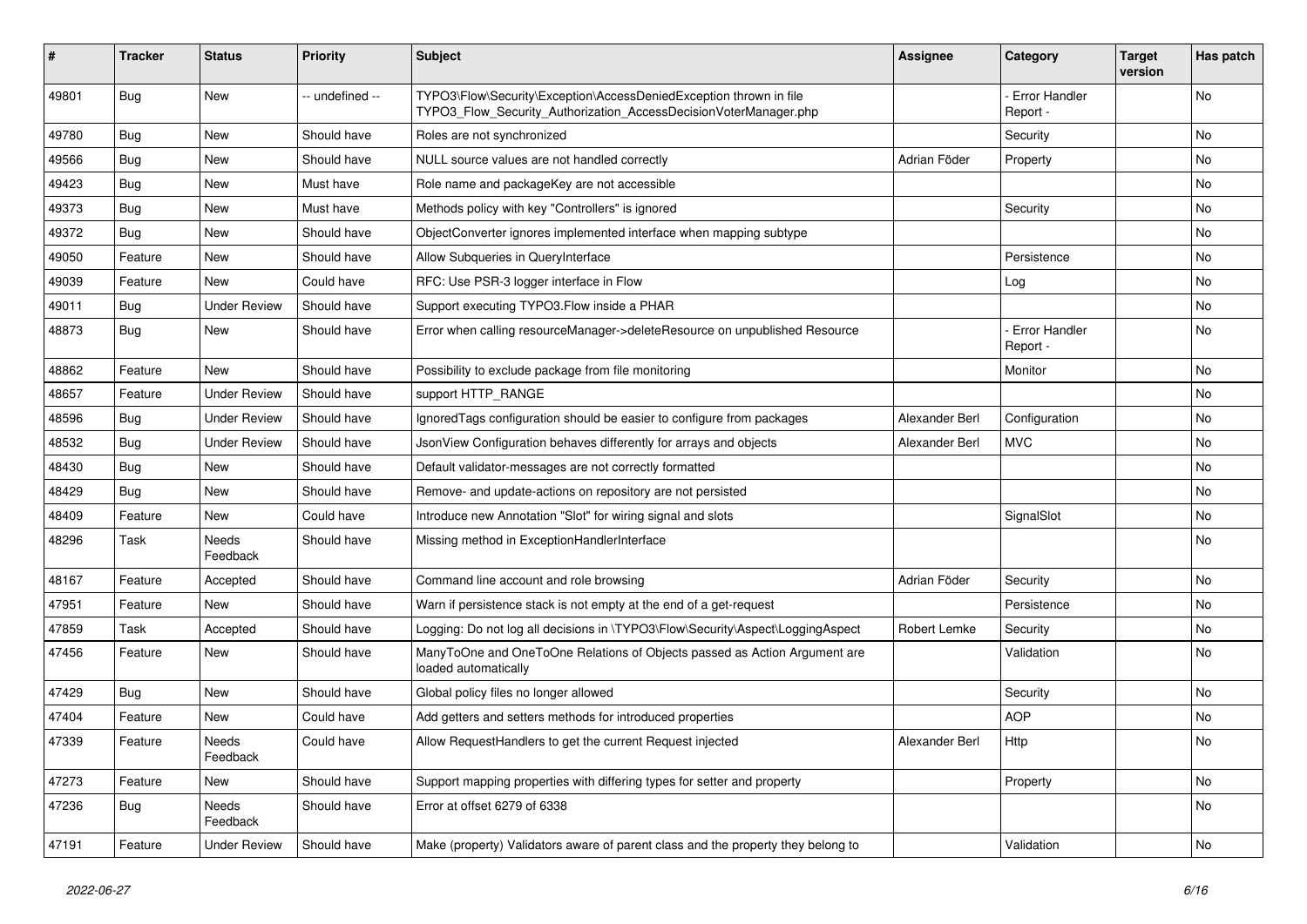| ∦     | <b>Tracker</b> | <b>Status</b>            | <b>Priority</b> | <b>Subject</b>                                                                                                               | <b>Assignee</b>       | Category        | <b>Target</b><br>version | Has patch |
|-------|----------------|--------------------------|-----------------|------------------------------------------------------------------------------------------------------------------------------|-----------------------|-----------------|--------------------------|-----------|
| 47075 | Feature        | <b>New</b>               | Should have     | Make Exception more meaningful                                                                                               |                       | Resource        |                          | <b>No</b> |
| 47073 | Bug            | <b>New</b>               | Must have       | Cookie causes Error after Update                                                                                             |                       | Http            |                          | <b>No</b> |
| 46974 | Bug            | Accepted                 | Should have     | Original and Proxy class in one file makes it difficult to reach 100% code coverage for<br>functional tests                  | Christian Müller      | Object          |                          | <b>No</b> |
| 46910 | Feature        | <b>New</b>               | Should have     | Composer integration - PackageStates.php                                                                                     |                       |                 |                          | <b>No</b> |
| 46823 | Task           | Accepted                 | Should have     | Detect APC and APCu correctly                                                                                                |                       | Cache           |                          | No        |
| 46816 | Feature        | <b>New</b>               | Should have     | Add xcache cache backend                                                                                                     |                       | Cache           |                          | <b>No</b> |
| 46689 | <b>Bug</b>     | <b>New</b>               | Must have       | The new ClassLoader swallows Fatal Errors                                                                                    | Marc Neuhaus          |                 |                          | No        |
| 46371 | Feature        | <b>New</b>               | Should have     | Support compilation of static information in proxy classes                                                                   | Christopher<br>Hlubek |                 |                          | <b>No</b> |
| 46318 | Feature        | <b>New</b>               | Should have     | [caching framework] Extend cache interface to handle multiple entries                                                        |                       | Cache           |                          | No        |
| 46216 | Feature        | <b>New</b>               | Should have     | Add wincache cache backend                                                                                                   |                       | Cache           |                          | No        |
| 46210 | <b>Bug</b>     | Needs<br>Feedback        | Should have     | securityContext->getParty() in the initializeObject() method of a session-Scope object<br>throws exception on second request |                       | Session         |                          | No        |
| 46120 | <b>Bug</b>     | <b>New</b>               | Must have       | Important step missing in the installation chapter                                                                           |                       | Documentation - |                          | <b>No</b> |
| 46097 | Bug            | <b>New</b>               | Must have       | Logged in user gets session of an other logged in user                                                                       | Robert Lemke          | Session         |                          | <b>No</b> |
| 46073 | <b>Bug</b>     | <b>Under Review</b>      | Should have     | Scripts::executeCommand must be usable outsite of TYPO3.Flow                                                                 |                       |                 |                          | <b>No</b> |
| 46066 | Bug            | <b>New</b>               | Should have     | Currency formatter uses wrong format for ISO 4217 currency codes                                                             |                       | 118n            |                          | <b>No</b> |
| 46063 | Feature        | <b>New</b>               | Should have     | Implement username password provider with "remember me" persistent cookie                                                    | Christopher<br>Hlubek | Security        |                          | <b>No</b> |
| 46050 | Feature        | <b>New</b>               | Could have      | To decouple log file writing at Logger->logException                                                                         |                       | Log             |                          | No        |
| 46011 | Task           | <b>New</b>               | Should have     | Validate annotation with missing type should throw useful error                                                              |                       | Validation      |                          | No        |
| 46010 | Bug            | <b>New</b>               | Should have     | Generating a DiscriminatorMap with base class in different namespace does not work                                           |                       | Persistence     |                          | No        |
| 46009 | Task           | <b>New</b>               | Should have     | Improve error message for missing class in Flow annotation driver                                                            |                       | Persistence     |                          | No        |
| 45917 | <b>Bug</b>     | <b>New</b>               | Should have     | RoutePartHandler transliteration must be improved                                                                            |                       | MVC - Routing   |                          | No        |
| 45851 | Feature        | <b>Needs</b><br>Feedback | Could have      | Allow referencing environment variables in Settings yaml                                                                     | Adrian Föder          |                 |                          | No        |
| 45669 | <b>Bug</b>     | <b>New</b>               | Should have     | PersistentObjectConverter does not convert ValueObjects by __ identity                                                       |                       |                 |                          | No        |
| 45640 | Bug            | <b>New</b>               | Could have      | Every relation is set to cascade=all if the related entity is no aggregate root                                              |                       | Persistence     |                          | <b>No</b> |
| 45623 | Bug            | <b>New</b>               | Should have     | SQL error when calling TYPO3. Blog Setup controller                                                                          |                       | Documentation - |                          | <b>No</b> |
| 45611 | Bug            | <b>New</b>               | Could have      | Destruction of session after logout should be configurable                                                                   |                       | Security        |                          | <b>No</b> |
| 45409 | Feature        | <b>New</b>               | Should have     | Support validation of abstract nested properties                                                                             |                       | Validation      |                          | <b>No</b> |
| 45405 | Bug            | Accepted                 | Should have     | Uncaught Exception in DynamicRoutePart                                                                                       | Bastian<br>Waidelich  | MVC - Routing   |                          | <b>No</b> |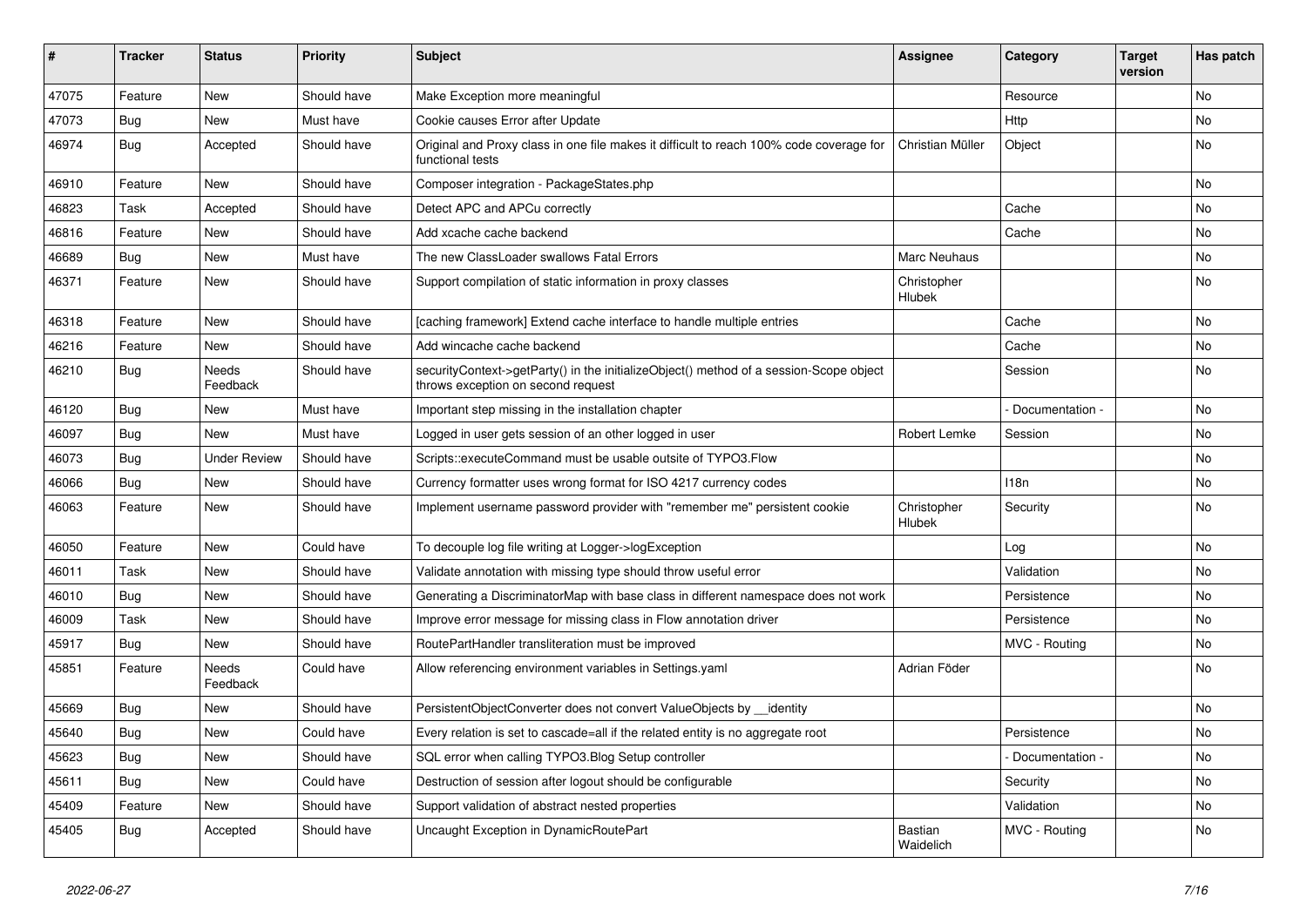| $\vert$ # | <b>Tracker</b> | <b>Status</b>            | <b>Priority</b> | <b>Subject</b>                                                                                                       | <b>Assignee</b>        | Category        | <b>Target</b><br>version | Has patch      |
|-----------|----------------|--------------------------|-----------------|----------------------------------------------------------------------------------------------------------------------|------------------------|-----------------|--------------------------|----------------|
| 45386     | Bug            | <b>New</b>               | Could have      | Package::buildArrayOfClassFiles tries to determine class names from file paths                                       |                        |                 |                          | No             |
| 45272     | Bug            | <b>New</b>               | Should have     | Related Value Objects get deleted by default cascading                                                               |                        |                 |                          | No             |
| 45253     | Task           | Accepted                 | Must have       | Throw exception in PointcutMethodNameFilter if given method's argument does not<br>match the actual method signature | Christian Müller       | Security        |                          | No             |
| 45249     | Bug            | <b>New</b>               | Must have       | Update composer project-create command listing                                                                       |                        | Documentation - |                          | No.            |
| 45103     | Feature        | <b>New</b>               | Should have     | Make static resource URI generation available outside of Fluid                                                       |                        | Resource        |                          | No             |
| 45100     | Feature        | <b>Under Review</b>      | Should have     | RequestDispatchingAspect should check if entry point can handle current request                                      | Christopher<br>Hlubek  |                 |                          |                |
| 44891     | Feature        | <b>New</b>               | Should have     | Routes should be able to enforce http/https protocol                                                                 |                        | MVC - Routing   |                          | No             |
| 44738     | Feature        | <b>New</b>               | Must have       | Re-Validation of argument's custom validators                                                                        |                        | Validation      |                          | No             |
| 44712     | Task           | Accepted                 | Should have     | Decouple Argument-Building in the HTTP-Request-Constructor                                                           |                        | Http            |                          | No             |
| 44563     | Feature        | <b>New</b>               | Should have     | Logged in users via HTTP Basic always get re-authenticated                                                           |                        | Security        |                          | No             |
| 44542     | Task           | <b>New</b>               | Should have     | Mention the risk of requestPatterns regarding foreign package's SecurityContext<br>usage                             | Adrian Föder           | Documentation - |                          | No             |
| 44396     | Task           | Accepted                 | Should have     | Move Doctrine ORM integration onto own namespace                                                                     | Karsten<br>Dambekalns  | Persistence     |                          | No             |
| 44375     | Task           | Accepted                 | Should have     | Make all persistence reads go through repositories                                                                   | Karsten<br>Dambekalns  | Persistence     |                          | No             |
| 44314     | Task           | Accepted                 | Must have       | slightly file permissions for /Configuration/* and /Data/Persistent/EncryptionKey                                    | Karsten<br>Dambekalns  | Security        |                          | No             |
| 44244     | Bug            | <b>New</b>               | Should have     | defaultOrderings aren't applied on related objects                                                                   |                        | Persistence     |                          | No             |
| 44123     | Feature        | <b>New</b>               | Should have     | Make the "Flow requires the PHP setting "date.timezone"" error more beautiful                                        |                        |                 |                          | No             |
| 43993     | Task           | <b>New</b>               | Should have     | Warn when no migrations are found at all during doctrine: migrate                                                    |                        | Persistence     |                          | No.            |
| 43967     | Bug            | <b>New</b>               | Should have     | Error in evaluating orphanRemoval in Flow Annotation driver                                                          |                        | Persistence     |                          | No             |
| 43947     | Bug            | <b>New</b>               | Should have     | Redirect to login after Session timeout                                                                              |                        |                 |                          | N <sub>o</sub> |
| 43930     | Task           | Needs<br>Feedback        | Should have     | Remove canRender() completely?!                                                                                      | Sebastian<br>Kurfuerst |                 |                          | No             |
| 43841     | Feature        | <b>New</b>               | Should have     | Add package support to validation errors                                                                             |                        |                 |                          | No.            |
| 43621     | Bug            | <b>Under Review</b>      | Must have       | Composer installer overwrites Settings.yaml.example                                                                  | Karsten<br>Dambekalns  |                 |                          | No             |
| 43572     | Feature        | New                      | Should have     | Uri should support manipulation of query arguments                                                                   |                        |                 |                          | No             |
| 43192     | Bug            | Accepted                 | Should have     | findByIdentifier() for non-persisted objects not working for custom identifier properties                            | Karsten<br>Dambekalns  | Persistence     |                          | No             |
| 43082     | Feature        | <b>Needs</b><br>Feedback | Should have     | Add CLI support for scaffolding models, views, controller                                                            |                        |                 |                          | <b>No</b>      |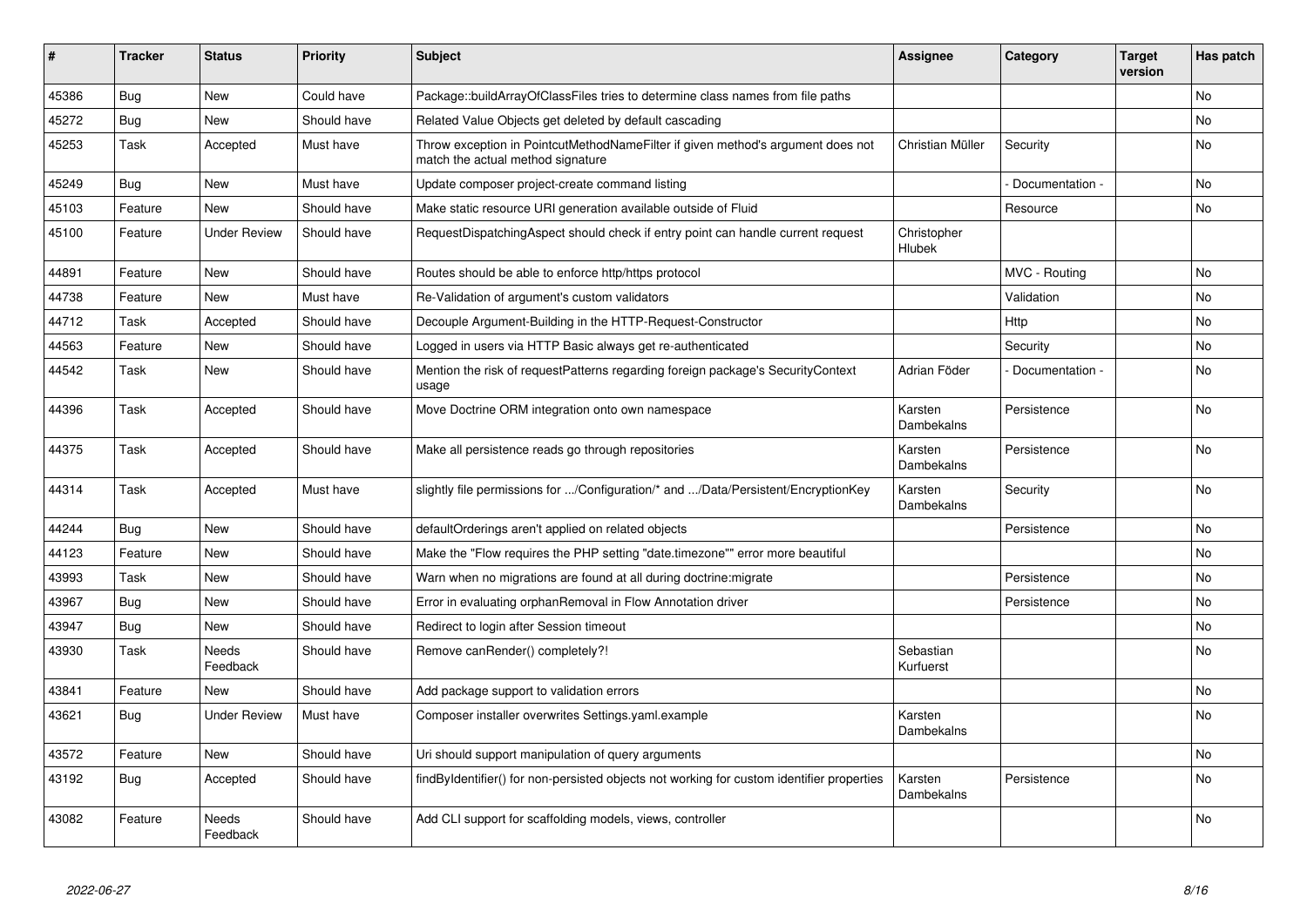| #     | <b>Tracker</b> | <b>Status</b>            | <b>Priority</b> | <b>Subject</b>                                                                                               | <b>Assignee</b>         | Category    | <b>Target</b><br>version | Has patch |
|-------|----------------|--------------------------|-----------------|--------------------------------------------------------------------------------------------------------------|-------------------------|-------------|--------------------------|-----------|
| 42888 | <b>Bug</b>     | <b>Needs</b><br>Feedback | Should have     | ResourceManager chokes on non existing files                                                                 |                         | Resource    |                          | <b>No</b> |
| 42606 | Bug            | <b>New</b>               | Must have       | Content Security with nested objects                                                                         |                         | Security    |                          | <b>No</b> |
| 42550 | Task           | <b>Under Review</b>      | Should have     | Add top-level .htaccess to block everything but Web                                                          | Karsten<br>Dambekalns   |             |                          | <b>No</b> |
| 42520 | Bug            | <b>New</b>               | Must have       | Cache must be flushed globally for package state changes                                                     |                         | Core        |                          | No        |
| 41900 | Feature        | Accepted                 | Should have     | Check for duplicate PSR-0 autoload namespaces                                                                | Christian Jul<br>Jensen | Package     |                          | <b>No</b> |
| 41832 | Task           | <b>New</b>               | Should have     | Improve error handling for incompatible packages                                                             | Christian Jul<br>Jensen | Package     |                          | <b>No</b> |
| 41807 | Task           | <b>Under Review</b>      | Should have     | Initialize the eventmanager in the EntityManagerInterface                                                    |                         | Persistence |                          | No        |
| 41727 | <b>Bug</b>     | Accepted                 | Should have     | @Flow\ldentity and @ORM\InheritanceType("JOINED") can't be used together                                     | Karsten<br>Dambekalns   |             |                          | <b>No</b> |
| 41533 | Bug            | <b>Needs</b><br>Feedback | Should have     | Ignored object-validation in editAction when redirecting back from updateAction                              |                         |             |                          | <b>No</b> |
| 41496 | <b>Bug</b>     | <b>New</b>               | Must have       | Upload identical Resources, deleting fails                                                                   |                         | Resource    |                          | <b>No</b> |
| 41420 | Feature        | New                      | Should have     | Support entity versioning                                                                                    |                         | Persistence |                          | No        |
| 41414 | Task           | <b>Needs</b><br>Feedback | Should have     | Check packageKey naming / file structure below Packages/Vendor                                               |                         | Package     |                          | No        |
| 41148 | Bug            | New                      | Must have       | Converting of ValueObjects                                                                                   |                         |             |                          | No        |
| 41029 | <b>Bug</b>     | Accepted                 | Should have     | Method security is also evaluating abstract classes                                                          | Karsten<br>Dambekalns   | Security    |                          | <b>No</b> |
| 40824 | <b>Bug</b>     | <b>Needs</b><br>Feedback | Should have     | Modified action controller methods not detected properly                                                     | Andreas Förthner        |             |                          | <b>No</b> |
| 40555 | Feature        | Accepted                 | Must have       | Missing command arguments parameter in Core\Booting\Scripts::executeCommand()                                | Karsten<br>Dambekalns   | Core        |                          | Yes       |
| 40418 | Feature        | Needs<br>Feedback        | Could have      | Add an option to flow3: cache: flush thats keeps user sessions active                                        |                         | Session     |                          | No        |
| 40410 | Bug            | Needs<br>Feedback        | Should have     | Exception when using Apc, Memcached of Redis cache backend for reflection status<br>and object configuration | Karsten<br>Dambekalns   | Cache       |                          | No        |
| 40283 | <b>Bug</b>     | New                      | Should have     | New constructor in grandparent class not called                                                              |                         | Object      |                          | No        |
| 39910 | Feature        | Accepted                 | Should have     | Ability to query user based on roles                                                                         |                         | Security    |                          | No        |
| 39788 | Feature        | New                      | Could have      | RFC: Repository based NotExistsValidator                                                                     |                         | Validation  |                          | No        |
| 39699 | Bug            | Accepted                 | Should have     | SQL DDL for TYPO3\FLOW3\Cache\Backend\PdoBackend                                                             | Karsten<br>Dambekalns   | Cache       |                          | No        |
| 39674 | Bug            | New                      | Should have     | TYPO3\FLOW3\var dump behaves weird in controller actions doing return                                        |                         | <b>MVC</b>  |                          | No        |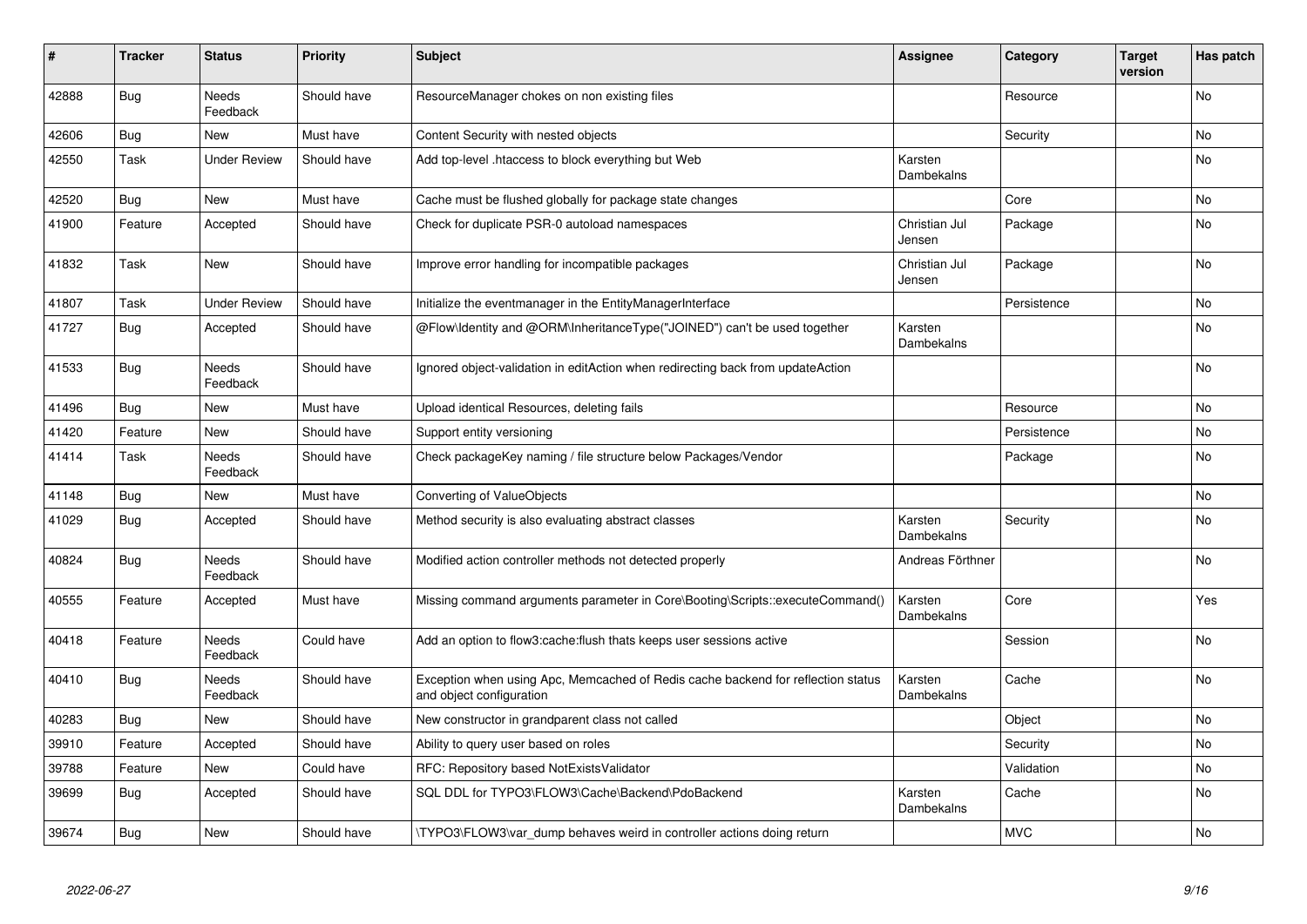| #     | <b>Tracker</b> | <b>Status</b>       | <b>Priority</b> | <b>Subject</b>                                                                                            | <b>Assignee</b>        | Category          | <b>Target</b><br>version | Has patch |
|-------|----------------|---------------------|-----------------|-----------------------------------------------------------------------------------------------------------|------------------------|-------------------|--------------------------|-----------|
| 39609 | Feature        | Accepted            | Should have     | <b>Migration Version</b>                                                                                  | Karsten<br>Dambekalns  | Migrations -      |                          | <b>No</b> |
| 39414 | <b>Bug</b>     | New                 | Should have     | Security Documentation                                                                                    |                        | Documentation -   |                          | No        |
| 39253 | Feature        | Accepted            | Should have     | Remove mirroring mode option and code                                                                     | Karsten<br>Dambekalns  | Resource          |                          | No        |
| 39088 | Feature        | <b>New</b>          | Should have     | Add a sgnalslot before compilation                                                                        |                        | Core              |                          | <b>No</b> |
| 38980 | <b>Bug</b>     | New                 | Must have       | ActionController: behavior of required arguments is not consistent                                        |                        | Validation        |                          | No        |
| 38222 | Feature        | New                 | Could have      | Step execution signals with concrete name                                                                 |                        | Core              |                          | No        |
| 38216 | Bug            | Needs<br>Feedback   | Should have     | Static method calls in reflected classes refer to _Original class                                         |                        |                   |                          | No        |
| 38065 | Feature        | New                 | Must have       | Implement content security for DQL queries                                                                | Andreas Förthner       | Security          |                          | No        |
| 38038 | Task           | Accepted            | Should have     | Proofread FLOW3 manual                                                                                    | Ryan J. Peterson       | - Documentation - |                          | No        |
| 37885 | Feature        | New                 | Could have      | Add CLI to show the object-configuration for a FLOW3 object-name                                          | <b>Martin Ficzel</b>   | Cli               |                          | No        |
| 37846 | Feature        | <b>New</b>          | Should have     | Should be able to declare more than one controllerObjectName per requestPatterns                          |                        | Security          |                          | <b>No</b> |
| 37831 | Task           | New                 | Could have      | Evaluate using PHP 5.4's internal web server for Functional Testing                                       |                        | - Testing -       |                          | No        |
| 37571 | Bug            | New                 | Must have       | Inherited proxies fail when implementing clone                                                            |                        | <b>AOP</b>        |                          | No        |
| 37564 | Bug            | New                 | Should have     | Validation of Parent Object containing properties of type ManyToOne and<br>ManyToMany to same Target      |                        | Validation        |                          | No        |
| 37473 | Bug            | <b>New</b>          | Must have       | Subsequent Exceptions related to Doctrine Entity Manager makes it snap shut                               |                        | - Testing -       |                          | <b>No</b> |
| 37405 | Feature        | <b>Under Review</b> | Should have     | When changing a property wich is used in routing the Link-VH should direkt to the<br>new properties value |                        | MVC - Routing     |                          | No        |
| 37373 | Feature        | <b>Under Review</b> | Should have     | Make annotation overrides / "injection" via Objects.yaml possible                                         | Marc Neuhaus           | Configuration     |                          | No        |
| 37372 | Feature        | Accepted            | Should have     | Inheritance in ORM should be configured automatically                                                     | Karsten<br>Dambekalns  | Persistence       |                          | No        |
| 37354 | <b>Bug</b>     | Accepted            | Should have     | Do not apply generateValueHash() and generateUuid() if custom identifier is used                          | Karsten<br>Dambekalns  | Persistence       |                          | No        |
| 37352 | <b>Bug</b>     | <b>Under Review</b> | Must have       | generateValueHash() should use getIdentifierByObject()                                                    | Karsten<br>Dambekalns  | Persistence       |                          | No        |
| 37316 | Bug            | New                 | Should have     | Use findBestMatchingLocale instead of getDefaultLocale?                                                   |                        | Validation        |                          | No        |
| 37302 | <b>Bug</b>     | Needs<br>Feedback   | Should have     | NumberValidator                                                                                           | Carsten Bleicker       | Validation        |                          | No        |
| 37292 | Bug            | <b>Under Review</b> | Should have     | PropertyMappingConfiguration::mapUnknownProperties is not passed down to<br>Subconfiguration              | Sebastian<br>Kurfuerst | Property          |                          | Yes       |
| 37279 | Feature        | New                 | Should have     | <b>Request PropertyMapping</b>                                                                            |                        | Property          |                          | No        |
| 37227 | <b>Bug</b>     | On Hold             | Must have       | securityContext->getParty is not available in widget context                                              |                        | Session           |                          | No        |
| 37212 | Feature        | Accepted            | Must have       | Edge Side Includes (ESI)                                                                                  | Robert Lemke           | Http              |                          | No        |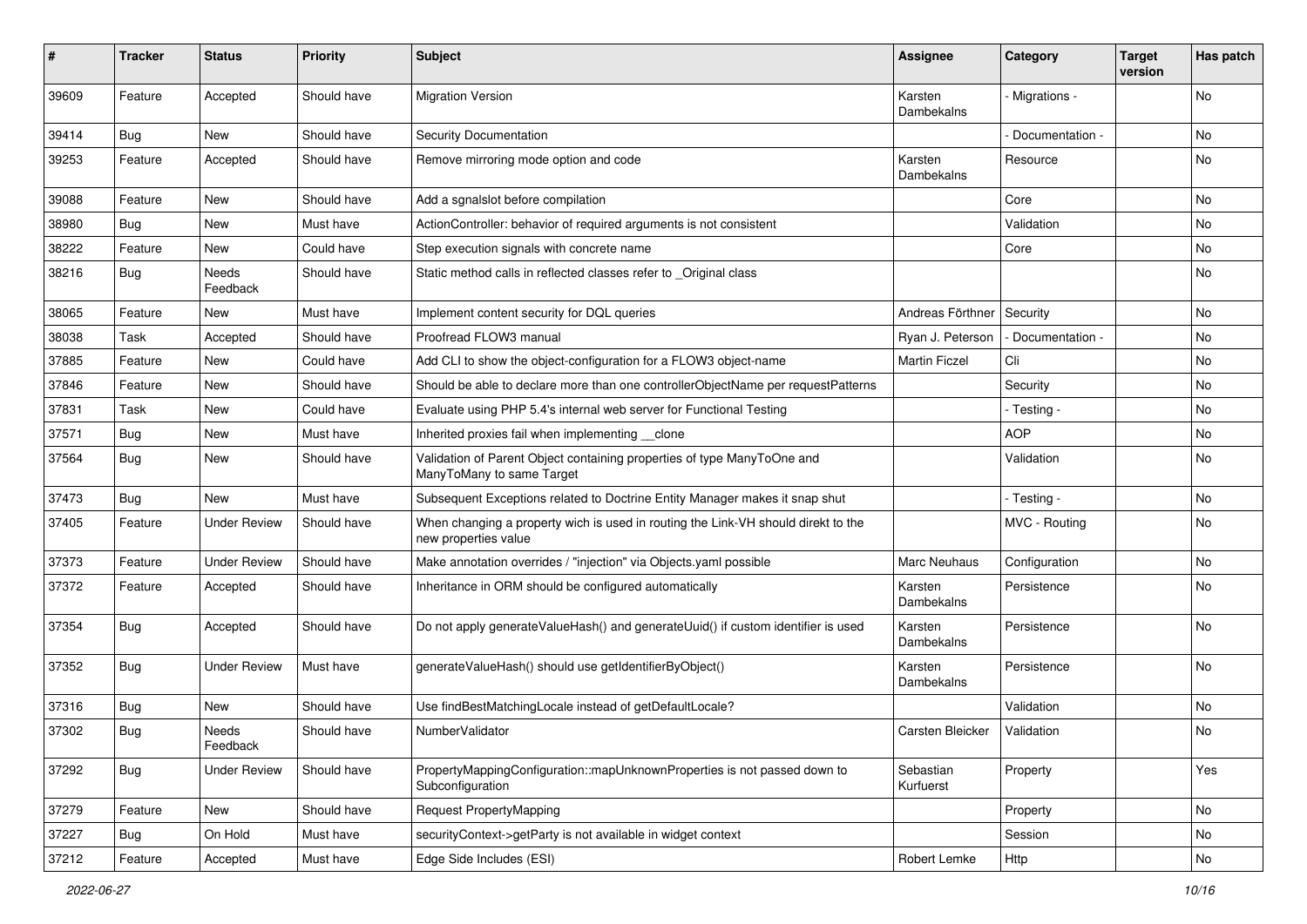| ∦     | <b>Tracker</b> | <b>Status</b>       | <b>Priority</b> | Subject                                                                                              | Assignee              | Category    | <b>Target</b><br>version | Has patch |
|-------|----------------|---------------------|-----------------|------------------------------------------------------------------------------------------------------|-----------------------|-------------|--------------------------|-----------|
| 36955 | Feature        | New                 | Should have     | Add type filter to var_dump()                                                                        |                       | Error       |                          | No        |
| 36840 | Task           | Accepted            | Should have     | Improve exception for wrong locales                                                                  | Karsten<br>Dambekalns | 118n        |                          | No        |
| 36804 | Bug            | <b>New</b>          | Should have     | Orphaned entities within aggregates are not removed                                                  |                       | Persistence |                          | <b>No</b> |
| 36800 | Task           | Accepted            | Should have     | Streamline Resource object API                                                                       | Robert Lemke          | Resource    |                          | No        |
| 36715 | Feature        | Accepted            | Should have     | Make simultaneous use of multiple persistence backends possible                                      | Karsten<br>Dambekalns | Persistence |                          | No        |
| 36634 | <b>Bug</b>     | New                 | Should have     | Reconstituted entities do not have their properties set when initializeObject() is called            |                       |             |                          | No        |
| 36633 | Bug            | New                 | Should have     | Reconstituted entities should not have the FLOW3_Persistence_clone property set                      |                       |             |                          | No        |
| 36510 | Feature        | New                 | Should have     | <b>Firewall Redirect?</b>                                                                            |                       |             |                          | No        |
| 36509 | Feature        | New                 | Should have     | redirectToUri to an uri with acl forces a 403 because of missing csrf token.                         |                       |             |                          | No        |
| 36508 | Bug            | New                 | Should have     | AuthenticationProvider Request Patterns                                                              |                       | Security    |                          | No        |
| 36495 | <b>Bug</b>     | New                 | Should have     | HTTP Response is sent before persistence preventing Exceptions to be displayed on<br>redirect        |                       | Persistence |                          | No        |
| 35970 | Task           | New                 | Should have     | Improve performance of Utility/Arrays::integerExplode by using array map                             |                       |             |                          | No        |
| 35868 | <b>Bug</b>     | On Hold             | Must have       | Unstable condition in Utility\Environment                                                            | Karsten<br>Dambekalns | Environment |                          | No        |
| 35831 | Bug            | New                 | Must have       | Deleting or unpublishing of a resource deletes all published symlinks<br>(Web/_Resources/Persistent) |                       |             |                          | No        |
| 35783 | Feature        | <b>New</b>          | Should have     | Lifecycle method after property mapping                                                              |                       | Object      |                          | <b>No</b> |
| 35781 | Feature        | New                 | Should have     | Model validation                                                                                     |                       | Validation  |                          | No        |
| 35720 | Bug            | New                 | Must have       | Access denied Exception for widget links to actions with a policy                                    |                       | Security    |                          | No        |
| 35709 | Task           | New                 | Should have     | Implement global Command aliases                                                                     |                       | Cli         |                          | No        |
| 35388 | Feature        | New                 | Could have      | Use the current package as default for translations within controllers                               |                       | 118n        |                          | No        |
| 35083 | Bug            | New                 | Should have     | involving SecurityContext in Widget's __wakeup situation leads to an exception                       |                       | Object      |                          | No        |
| 35030 | Feature        | <b>Under Review</b> | Should have     | Dynamic locale detection                                                                             | Karsten<br>Dambekalns | 118n        |                          | No        |
| 34879 | <b>Bug</b>     | Accepted            | Must have       | Proxied object is not update()able                                                                   | Karsten<br>Dambekalns | Persistence |                          | No        |
| 34816 | Feature        | New                 | Should have     | Long text encryption                                                                                 |                       | Security    |                          | No        |
| 34674 | Feature        | Accepted            | Should have     | NotFoundView is not injected in ActionController                                                     | <b>Robert Lemke</b>   | <b>MVC</b>  |                          | No        |
| 34404 | Bug            | New                 | Should have     | JsonView transformObject does not respect_descendAll configuration                                   |                       |             |                          | No        |
| 34134 | Bug            | Needs<br>Feedback   | Should have     | PropertyMapper throws unnecessary exception                                                          | Christian Müller      | Property    |                          | Yes       |
| 34133 | Feature        | New                 | Could have      | RFC: Handle Semicolons in Path part of URIs as Scoped Path Parameters                                |                       | Property    |                          | No        |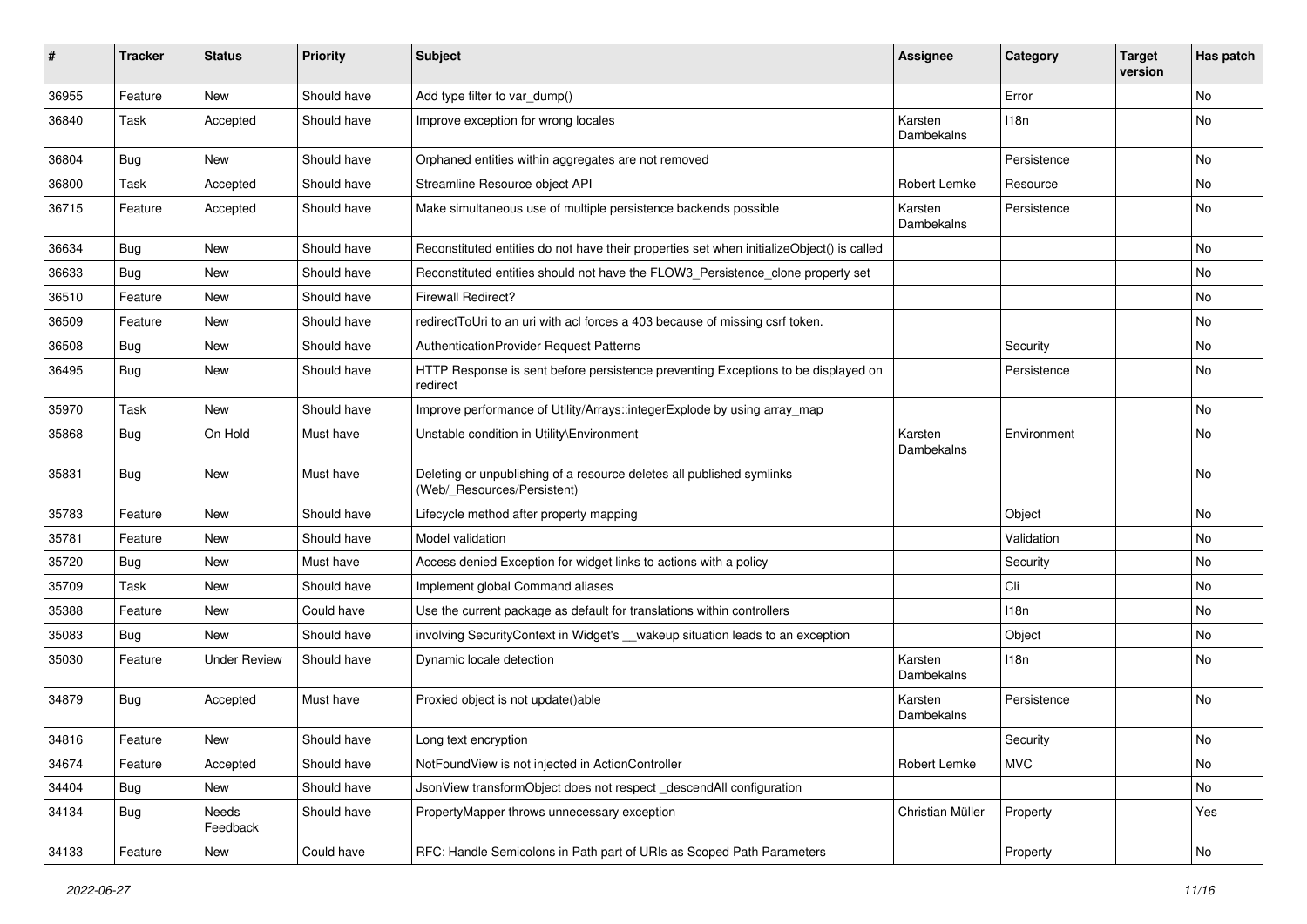| ∦     | <b>Tracker</b>   | <b>Status</b>            | <b>Priority</b> | <b>Subject</b>                                                                     | <b>Assignee</b>       | Category         | <b>Target</b><br>version | Has patch |
|-------|------------------|--------------------------|-----------------|------------------------------------------------------------------------------------|-----------------------|------------------|--------------------------|-----------|
| 33937 | Feature          | Accepted                 | Should have     | Convenience method to resolve public "resource://" paths                           | Karsten<br>Dambekalns | Resource         |                          | <b>No</b> |
| 33710 | Feature          | <b>New</b>               | Should have     | Configuration based on Domain                                                      |                       |                  |                          | No        |
| 33587 | Feature          | <b>New</b>               | Should have     | Automatically remove unused Resources                                              |                       | Resource         |                          | No        |
| 33465 | Bug              | <b>New</b>               | Should have     | Some vital commands to recover the system fail when recovery is needed             |                       | Command          |                          | No        |
| 33293 | <b>Bug</b>       | <b>New</b>               | Should have     | Injection to private variable results in injection of the the wrong class          |                       |                  |                          | No        |
| 33258 | Major<br>Feature | Accepted                 | Should have     | Implement support for Assetic                                                      |                       |                  |                          | No        |
| 33078 | <b>Bug</b>       | <b>New</b>               | Should have     | No Redirect to Login                                                               |                       | Security         |                          | No        |
| 33069 | Task             | <b>New</b>               | Should have     | Make command output sparse, implement generic verbose switch                       |                       | Command          |                          | <b>No</b> |
| 33055 | Bug              | <b>New</b>               | Must have       | AccessDeniedException instead of WebRedirect                                       |                       | Security         |                          | <b>No</b> |
| 33049 | Feature          | <b>New</b>               | Could have      | Allow configuration of context without environment variable (needed for IIS)       |                       | Core             |                          | <b>No</b> |
| 33024 | <b>Bug</b>       | Accepted                 | Must have       | Exception when validating a float in a Model with the Number validator             | Karsten<br>Dambekalns | 118n             |                          | <b>No</b> |
| 33018 | Feature          | <b>New</b>               | Should have     | Translator should support override of labels from other packages                   |                       | 118 <sub>n</sub> |                          | <b>No</b> |
| 32985 | Feature          | <b>New</b>               | Should have     | Implement Processing Rules when merging numerically-indexed arrays                 |                       | Utility          |                          | No        |
| 32873 | Bug              | Accepted                 | Must have       | Value changes for logged in account are not persisted due to session serialization | Karsten<br>Dambekalns |                  |                          | No        |
| 32869 | Bug              | <b>New</b>               | Must have       | Security config tokenClass doesnt throw exception if not found the class           |                       | Security         |                          | <b>No</b> |
| 32607 | Feature          | Needs<br>Feedback        | Should have     | Export localized strings for JS consumption                                        | Karsten<br>Dambekalns | 118n             |                          | <b>No</b> |
| 32574 | <b>Bug</b>       | Accepted                 | Should have     | FLOW3 enters fork bombs when using cgi-fcgi vs cli                                 | Karsten<br>Dambekalns | Core             |                          | <b>No</b> |
| 32425 | <b>Bug</b>       | Accepted                 | Must have       | IpAddressRange methods not completly implemented                                   | Karsten<br>Dambekalns | Security         |                          | Yes       |
| 32294 | Feature          | <b>New</b>               | Should have     | Lazy initialization of loggers                                                     |                       |                  |                          | <b>No</b> |
| 32106 | Feature          | Accepted                 | Should have     | Support for Object source in PropertyMapper                                        |                       | Property         |                          | Yes       |
| 32105 | <b>Bug</b>       | New                      | Must have       | Ignore Validation ignored if ACL is set for this controller action                 |                       | Security         |                          | No        |
| 31500 | <b>Bug</b>       | <b>Under Review</b>      | Must have       | Argument validation for CLI requests is not done                                   | Karsten<br>Dambekalns | Validation       |                          | <b>No</b> |
| 31484 | Feature          | <b>Needs</b><br>Feedback | Could have      | possibility to modify inner workings of proxy class builder                        |                       |                  |                          | <b>No</b> |
| 31339 | Task             | On Hold                  | Could have      | Search                                                                             |                       | Documentation -  |                          | No        |
| 31262 | Feature          | <b>New</b>               | Should have     | Named arguments in Objects yaml for constructor arguments                          |                       | Object           |                          | No        |
| 31261 | Feature          | <b>New</b>               | Should have     | Virtual objects - generate proxy classes for interfaces                            |                       | Object           |                          | No        |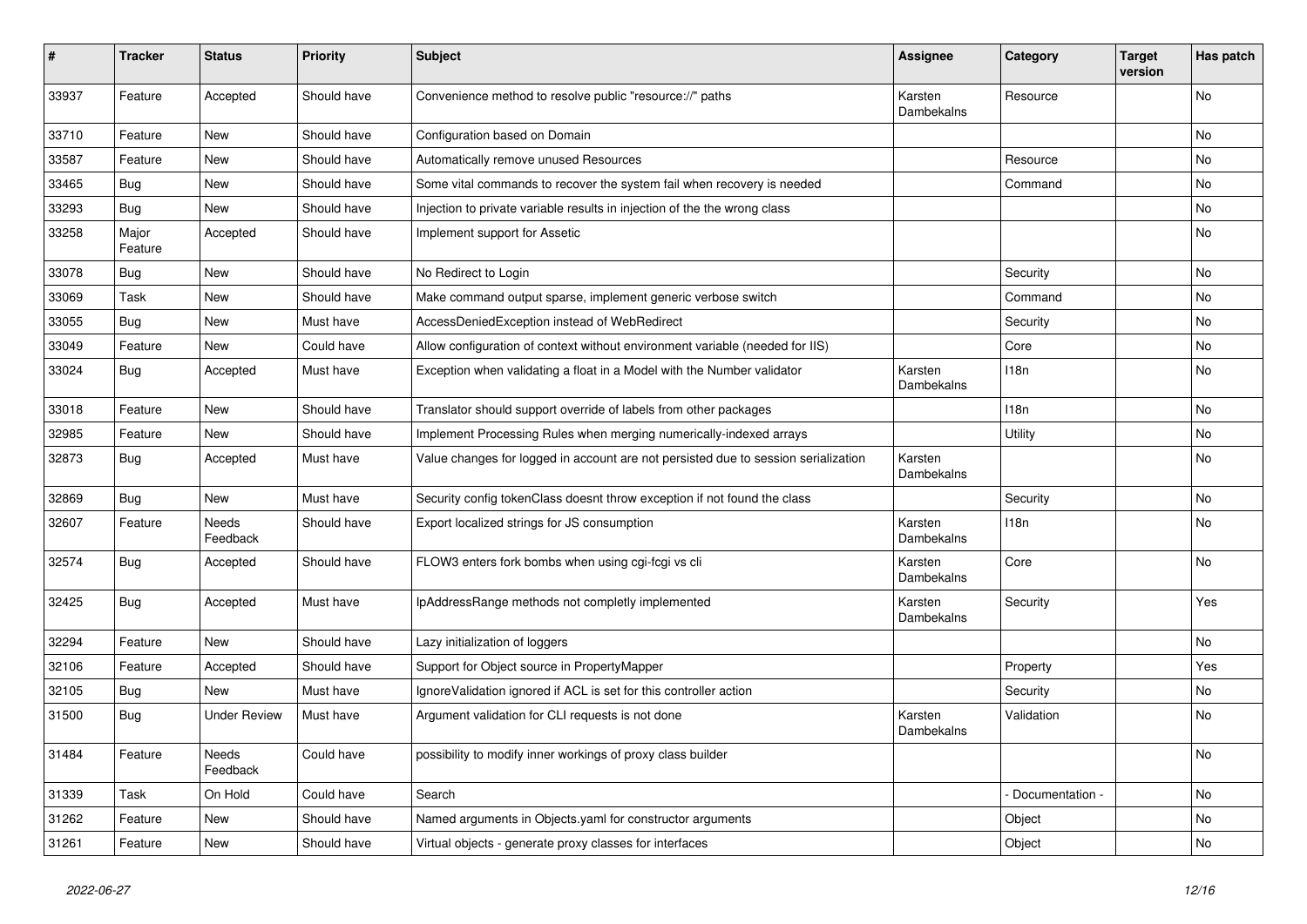| #     | <b>Tracker</b> | <b>Status</b>            | <b>Priority</b> | <b>Subject</b>                                                                                                          | <b>Assignee</b>       | Category        | <b>Target</b><br>version | Has patch      |
|-------|----------------|--------------------------|-----------------|-------------------------------------------------------------------------------------------------------------------------|-----------------------|-----------------|--------------------------|----------------|
| 31210 | Bug            | <b>New</b>               | Must have       | constructor of proxy class not compatible with interfaces defening a constructor                                        |                       | Object          |                          | <b>No</b>      |
| 31002 | Bug            | New                      | Should have     | Generated __sleep method handles static properties as members.                                                          |                       | Reflection      |                          |                |
| 30933 | Feature        | Needs<br>Feedback        | Should have     | Check for unique constraints on add()                                                                                   | Karsten<br>Dambekalns | Persistence     |                          | N <sub>o</sub> |
| 30890 | Feature        | Accepted                 | Should have     | Developer Toolbar                                                                                                       | Christian Müller      | <b>MVC</b>      |                          | No             |
| 30428 | Feature        | <b>New</b>               | Should have     | Cloning of request arguments                                                                                            |                       | <b>MVC</b>      |                          |                |
| 30425 | Bug            | <b>New</b>               | Should have     | New methods are not updated in Policies during Development                                                              |                       | Security        |                          |                |
| 30424 | <b>Bug</b>     | <b>New</b>               | Must have       | Forward object arguments with changes                                                                                   |                       | <b>MVC</b>      |                          |                |
| 30423 | Feature        | <b>New</b>               | Should have     | Rendering template of other action without forward                                                                      |                       | <b>MVC</b>      |                          | N <sub>o</sub> |
| 30418 | Feature        | New                      | Should have     | Package bootstrapping following dependencies                                                                            |                       | Core            |                          |                |
| 30258 | Feature        | <b>New</b>               | Should have     | Support optional package dependencies                                                                                   |                       |                 |                          |                |
| 29972 | Feature        | <b>Under Review</b>      | Should have     | <b>Configurable Redirects</b>                                                                                           | <b>Tim Kandel</b>     | MVC - Routing   |                          | <b>No</b>      |
| 29476 | Feature        | <b>New</b>               | Should have     | Provider rendering time and query count for request                                                                     |                       |                 |                          |                |
| 29425 | Bug            | <b>New</b>               | Should have     | Deletion of a blog post with resources fails with FK constraint error                                                   |                       | Persistence     |                          |                |
| 29405 | Bug            | <b>New</b>               | Must have       | When storing a new entity inside the session, it will be fully serialized instead of just<br>the reference being stored |                       | Session         |                          |                |
| 29387 | Feature        | Needs<br>Feedback        | Should have     | A token with wrong credentials should throw an exception                                                                | Andreas Förthner      | Security        |                          |                |
| 29258 | Feature        | <b>Needs</b><br>Feedback | Should have     | Provide a way to override classes by environment                                                                        |                       |                 |                          | No.            |
| 29202 | Task           | <b>New</b>               | Should have     | Provide a Cherokee Server Configuration for FLOW3                                                                       |                       | Documentation - |                          |                |
| 28399 | Feature        | Needs<br>Feedback        | Should have     | Validation message and code should be configurable for bundled validators                                               |                       | Validation      |                          | N <sub>o</sub> |
| 28319 | Bug            | Needs<br>Feedback        | Should have     | Access denied will be logged at the wrong location in nested calls                                                      |                       | Security        |                          | No.            |
| 28231 | Feature        | New                      | Should have     | Allow output to STDERR for CLI Response                                                                                 |                       | <b>MVC</b>      |                          |                |
| 28136 | Feature        | <b>New</b>               | Should have     | <b>HTTP Semantics for Transactions and more</b>                                                                         |                       | Persistence     |                          | No             |
| 28074 | Feature        | Needs<br>Feedback        | Should have     | Provide a shell script that installs Phoenix or FLOW3 from git                                                          | Markus Bucher         |                 |                          | N <sub>o</sub> |
| 28052 | Feature        | On Hold                  | Should have     | Possibility to enable or disable accounts                                                                               | Julian Kleinhans      | Security        |                          | N <sub>o</sub> |
| 28016 | Bug            | <b>Needs</b><br>Feedback | Should have     | Cascade remove of cleared ArrayCollection                                                                               | Karsten<br>Dambekalns | Persistence     |                          | <b>No</b>      |
| 27721 | Bug            | Needs<br>Feedback        | Should have     | Permissions of uploaded resources not correct                                                                           | Karsten<br>Dambekalns | Resource        |                          | No             |
| 27561 | Task           | Accepted                 | Could have      | Complete documentation                                                                                                  |                       | Documentation - |                          | <b>No</b>      |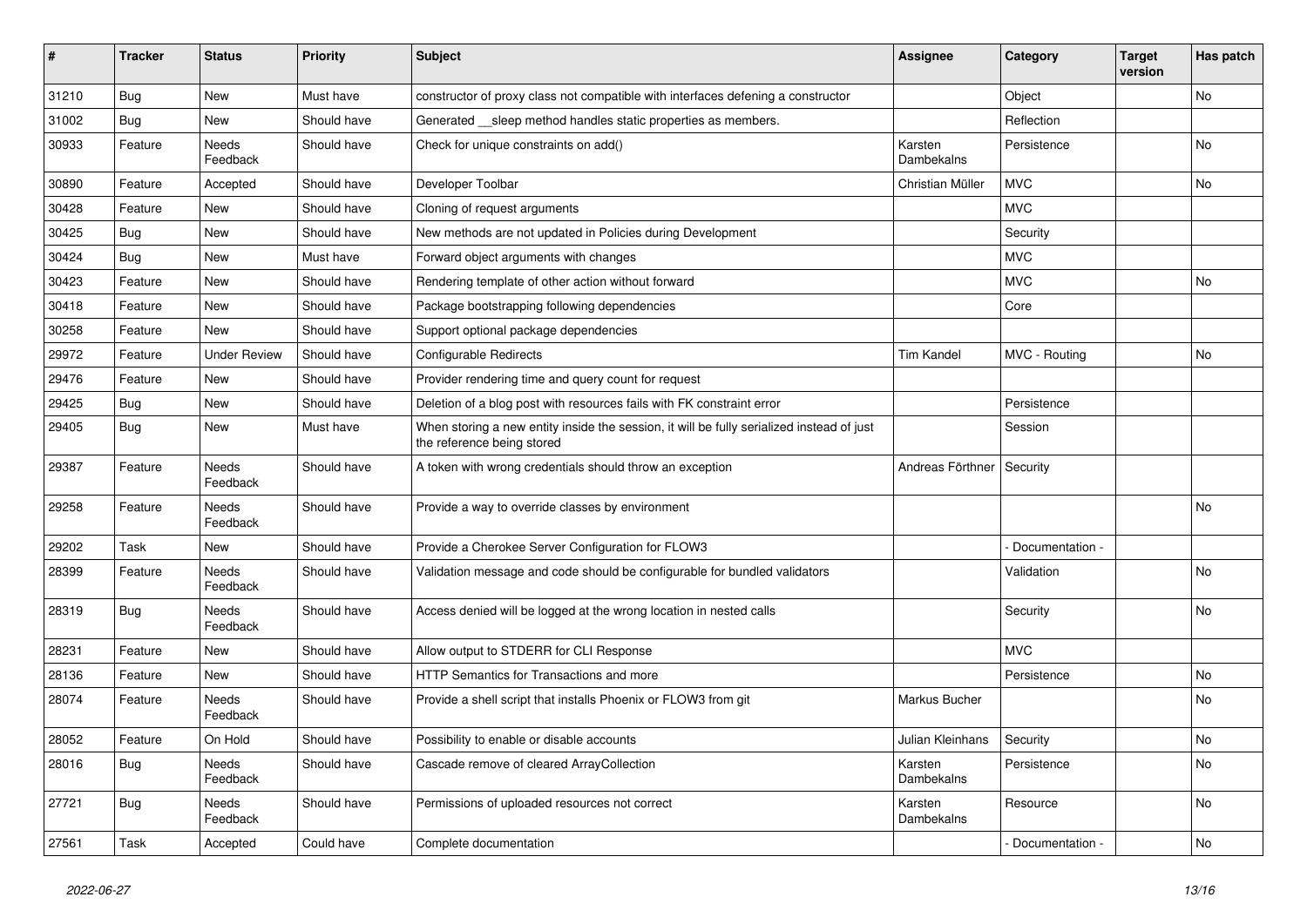| #     | <b>Tracker</b> | <b>Status</b>            | <b>Priority</b> | <b>Subject</b>                                                                                                                                          | <b>Assignee</b>             | Category         | <b>Target</b><br>version | Has patch      |
|-------|----------------|--------------------------|-----------------|---------------------------------------------------------------------------------------------------------------------------------------------------------|-----------------------------|------------------|--------------------------|----------------|
| 27379 | <b>Bug</b>     | <b>Needs</b><br>Feedback | Must have       | add check to clear the database at tearDown in testing                                                                                                  |                             |                  |                          | <b>No</b>      |
| 27322 | Feature        | On Hold                  | Should have     | Add support for Appserver-in-PHP, which could result in much faster executions.                                                                         | Christopher<br>Hlubek       |                  |                          | No             |
| 27088 | <b>Bug</b>     | On Hold                  | Should have     | initializeObject() is called too early when reconstructing entities                                                                                     |                             | Object           |                          | No.            |
| 27045 | Bug            | <b>New</b>               | Should have     | Introduced properties are not available in the reflection service during a compile run                                                                  |                             | <b>AOP</b>       |                          |                |
| 26986 | Feature        | Accepted                 | Should have     | Debug toolbar                                                                                                                                           | Christian Müller            |                  |                          | No             |
| 26943 | Feature        | Needs<br>Feedback        | Should have     | Add i18n support to domain models                                                                                                                       | Karsten<br>Dambekalns       | 118 <sub>n</sub> |                          | No             |
| 26767 | Feature        | <b>New</b>               | Should have     | Reflection method to get a method return type and documentation                                                                                         |                             | Reflection       |                          |                |
| 26765 | Feature        | Accepted                 | Should have     | Support class schema features for every reflected class                                                                                                 | Karsten<br>Dambekalns       | Reflection       |                          | <b>No</b>      |
| 26745 | Feature        | <b>New</b>               | Should have     | MVC should know about entities lying in the session                                                                                                     |                             | <b>MVC</b>       |                          | No.            |
| 25988 | Bug            | <b>New</b>               | Should have     | Useless proxies are built for some classes                                                                                                              |                             | Object           |                          |                |
| 25907 | Task           | <b>New</b>               | Should have     | Referrer should only contain the URI of the previous request                                                                                            |                             | <b>MVC</b>       |                          |                |
| 13559 | <b>Bug</b>     | Accepted                 | Should have     | ObjectSerializer failes with persistent objects within arrays                                                                                           | Karsten<br>Dambekalns       | Persistence      |                          | No             |
| 11039 | <b>Bug</b>     | Needs<br>Feedback        | Must have       | Static object container injects properties to result of factory object                                                                                  |                             |                  |                          | N <sub>o</sub> |
| 10678 | <b>Bug</b>     | <b>New</b>               | Must have       | ReflectionService doesn't reflect methods of child classes correctly when they get<br>reflected before their parent class in the initialization process |                             | Reflection       |                          |                |
| 9968  | Feature        | <b>New</b>               | Should have     | Promote security publishing configuration automatically when persisting models                                                                          | Andreas Förthner            | Security         |                          |                |
| 9861  | Feature        | Needs<br>Feedback        | Should have     | Leave logging up and running as long as possible                                                                                                        |                             | Log              |                          | No             |
| 9537  | Feature        | <b>New</b>               | Should have     | Query criterions should be able to compare whole objects                                                                                                |                             | Persistence      |                          |                |
| 9313  | Feature        | <b>New</b>               | Should have     | Support for currencies                                                                                                                                  |                             | 118 <sub>n</sub> |                          | No             |
| 8981  | Feature        | <b>New</b>               | Could have      | Security/Performance: Provide Webserver Configuration file for common webservers<br>do not use .htaccess                                                |                             |                  |                          |                |
| 8464  | Feature        | <b>New</b>               | Should have     | Write settings using the ConfigurationManager                                                                                                           |                             | Configuration    |                          | <b>No</b>      |
| 8463  | Feature        | <b>New</b>               | Should have     | Check security policy for objects reconstituted in the session scope                                                                                    |                             | Security         |                          |                |
| 8462  | Feature        | New                      | Should have     | Check subobjects in query rewriting                                                                                                                     |                             | Security         |                          |                |
| 6712  | Feature        | Accepted                 | Should have     | Implement mixin support                                                                                                                                 | Robert Lemke                | <b>AOP</b>       |                          |                |
| 6603  | Feature        | <b>New</b>               | Must have       | Provide a policy management API                                                                                                                         | Andreas Förthner            | Security         |                          |                |
| 6602  | Feature        | <b>New</b>               | Could have      | Implement after invocation handling                                                                                                                     | Andreas Förthner            | Security         |                          |                |
| 6601  | Task           | On Hold                  | Could have      | Introduce a new roles definition syntax including runtime constraints                                                                                   | Andreas Förthner   Security |                  |                          |                |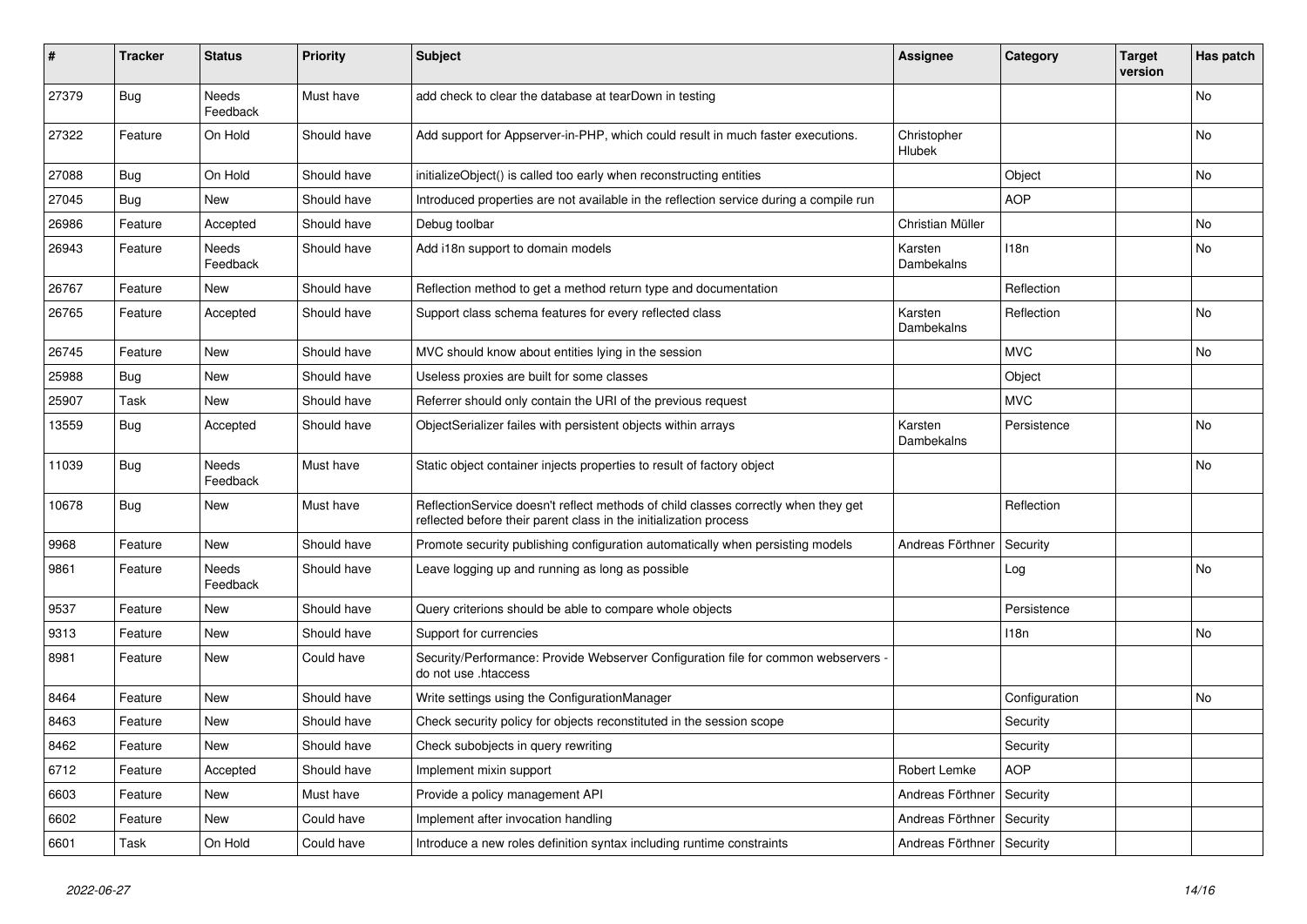| #     | <b>Tracker</b>   | <b>Status</b>            | <b>Priority</b> | <b>Subject</b>                                                                                          | <b>Assignee</b>              | Category                         | <b>Target</b><br>version | Has patch |
|-------|------------------|--------------------------|-----------------|---------------------------------------------------------------------------------------------------------|------------------------------|----------------------------------|--------------------------|-----------|
| 6178  | Feature          | <b>New</b>               | Should have     | Implement FileType and FileSize validators                                                              |                              | Validation                       |                          |           |
| 5774  | Feature          | <b>New</b>               | Should have     | Package Manager should clear all cache entries tagged with %PACKAGE%                                    |                              | Package                          |                          |           |
| 5442  | Feature          | <b>New</b>               | Should have     | Destroy session / logout user on deleting an account                                                    | Andreas Förthner             | Security                         |                          |           |
| 4146  | Feature          | Accepted                 | Should have     | Support typed parameters for validation                                                                 | Karsten<br>Dambekalns        | Validation                       |                          |           |
| 3755  | Task             | <b>New</b>               | Must have       | Concurrency stress testing and cache mechanism                                                          |                              | - Testing -                      |                          |           |
| 3728  | Feature          | <b>New</b>               | Should have     | Support arrays of objects as controller arguments                                                       |                              | <b>MVC</b>                       |                          |           |
| 3621  | Feature          | <b>New</b>               | Should have     | Implement dynamic firewall filter registration                                                          | Andreas Förthner             | Security                         |                          |           |
| 3619  | Feature          | <b>New</b>               | Should have     | Implement System Policy Support/System Security                                                         | Andreas Förthner             | Security                         |                          |           |
| 3588  | Feature          | Accepted                 | Should have     | Support value objects in the Object Factory                                                             | Robert Lemke                 | Object                           |                          |           |
| 3587  | Feature          | <b>New</b>               | Could have      | Enforce validation rules for value objects already in constructor                                       |                              | Validation                       |                          |           |
| 3585  | Major<br>Feature | <b>New</b>               | Should have     | Implement support for value objects                                                                     |                              |                                  |                          | No        |
| 3580  | Feature          | <b>New</b>               | Must have       | Create an administration panel for the FLOW3 Development context                                        |                              | <b>MVC</b>                       |                          |           |
| 3312  | Feature          | <b>Needs</b><br>Feedback | Should have     | Allow for easy logging by annotations                                                                   | Robert Lemke                 | Log                              |                          |           |
| 3306  | Feature          | Accepted                 | Should have     | Flush routes cache automatically on class file modifications                                            | Robert Lemke                 | <b>MVC</b>                       |                          |           |
| 3305  | Feature          | Accepted                 | Must have       | Unmodified objects retrieved from a repository should not be validated in the<br>controller             | Robert Lemke                 | <b>MVC</b>                       |                          | No        |
| 3153  | Feature          | <b>New</b>               | Should have     | Support of action based filter rules defined by annotation.                                             |                              | <b>MVC</b>                       |                          |           |
| 2974  | <b>Bug</b>       | <b>New</b>               | Must have       | Aspect / Proxy Cache is not emptied automatically if an interface used for introduction<br>was modified | Robert Lemke                 | <b>AOP</b>                       |                          |           |
| 2817  | Feature          | Needs<br>Feedback        | Should have     | Provide safeguard for preventing multiple submits of a form                                             |                              | <b>MVC</b>                       |                          | No        |
| 1856  | Feature          | <b>New</b>               | Should have     | The Package Manager checks dependencies between packages on each activation /<br>deactivation           | Christopher<br><b>Hlubek</b> | Package                          |                          |           |
| 1785  | Feature          | <b>New</b>               | Must have       | Automatic garbage collection for expired cache entries                                                  |                              | Cache                            |                          |           |
| 890   | Feature          | <b>New</b>               | Should have     | Add priority for advice chains                                                                          | Robert Lemke                 | <b>AOP</b>                       |                          |           |
| 51312 | Bug              | <b>New</b>               | Should have     | Default php error handler generates warning (when loading<br>TYPO3\Flow\Error\Exception class)          |                              | Core                             | 2.0                      | No        |
| 59878 | <b>Bug</b>       | <b>New</b>               | Must have       | TYPO3\Flow\Core\Booting\Exception\SubProcessException thrown in file Scripts.php                        |                              | <b>Error Handler</b><br>Report - | 1.1.1                    | No        |
| 40802 | Bug              | Accepted                 | Should have     | Documentation mistake (authentication)                                                                  | Karsten<br>Dambekalns        | Documentation -                  | 1.1.1                    | No        |
| 39791 | Bug              | <b>New</b>               | Must have       | Reflection data of old aspect is not removed                                                            |                              | Reflection                       | 1.1.1                    | No        |